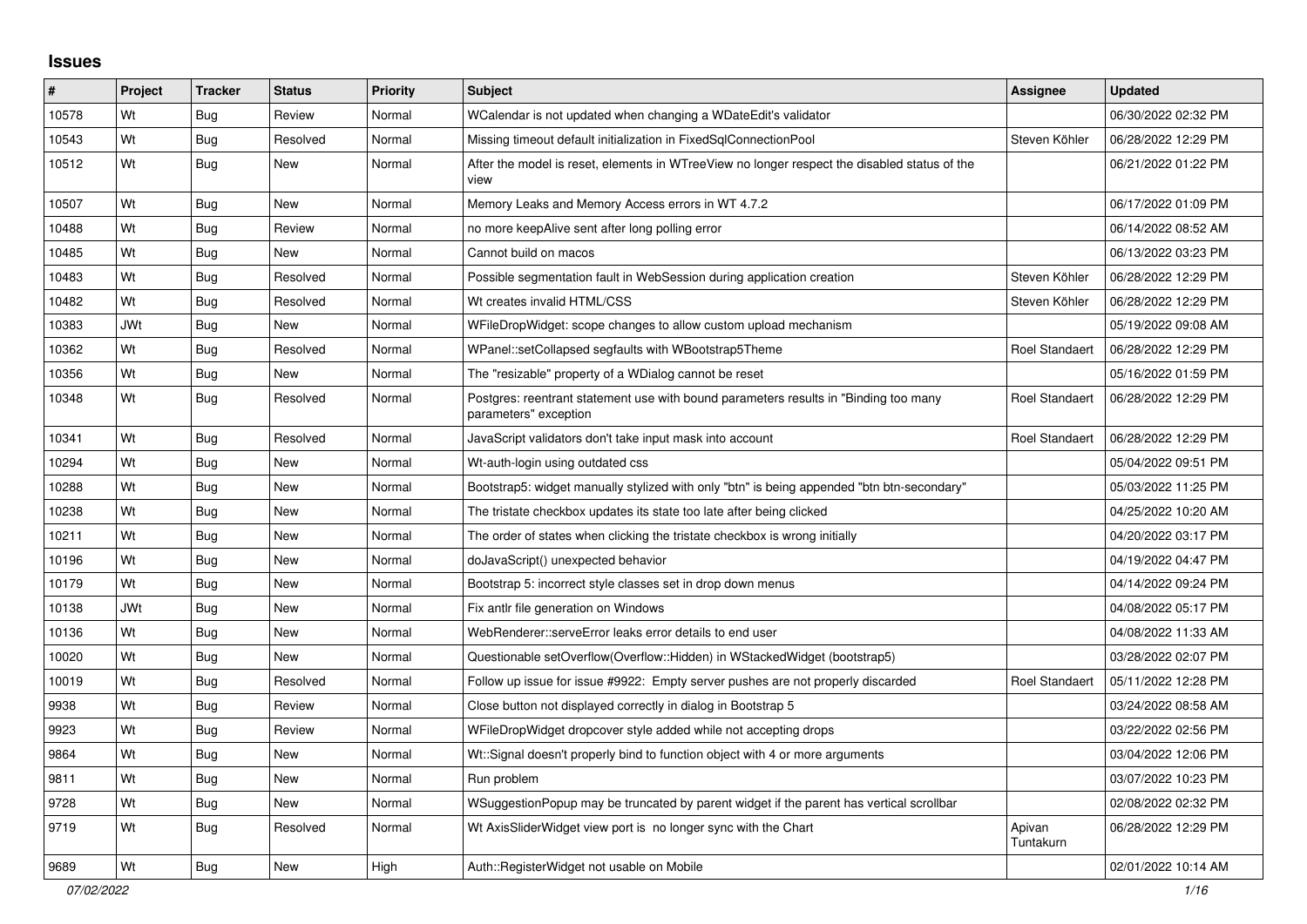| #    | Project    | <b>Tracker</b> | <b>Status</b>     | <b>Priority</b> | <b>Subject</b>                                                                                    | Assignee              | <b>Updated</b>      |
|------|------------|----------------|-------------------|-----------------|---------------------------------------------------------------------------------------------------|-----------------------|---------------------|
| 9678 | Wt         | <b>Bug</b>     | New               | Normal          | Crash in Wt::Dbo if we clear a collection and add an item.                                        |                       | 02/10/2022 10:40 AM |
| 9644 | Wt         | <b>Bug</b>     | New               | Normal          | Chart legend formatting                                                                           |                       | 01/24/2022 12:52 PM |
| 9622 | Wt         | <b>Bug</b>     | New               | Normal          | Wrong positioning of the WPopupMenu                                                               |                       | 01/17/2022 02:57 PM |
| 9615 | Wt         | <b>Bug</b>     | <b>New</b>        | Normal          | Missing handling of drop event in WAbstractProxyModel and WStandardItemModel                      |                       | 01/13/2022 01:48 PM |
| 9596 | Wt         | Bug            | InProgress        | Normal          | Possible regression with Wt Dbo floating-point precision (Postgres backend)                       | Roel Standaert        | 03/10/2022 03:23 PM |
| 9595 | Wt         | <b>Bug</b>     | <b>InProgress</b> | Normal          | Consider improvements to Wt Dbo floating-point round-trip/precision (Postgres backend)            | <b>Roel Standaert</b> | 03/10/2022 03:24 PM |
| 9590 | Wt         | Bug            | New               | Low             | Panel header looses "panel-heading" class if titleBarWidget is created manually                   |                       | 01/07/2022 06:18 PM |
| 9589 | Wt         | Bug            | New               | Normal          | Wt does not always show the indicator between the rows if dropping on an item is also allowed.    |                       | 01/25/2022 03:19 PM |
| 9556 | Wt         | <b>Bug</b>     | New               | Normal          | Cannot hide widgets with bootstrap5 d-* classes                                                   |                       | 01/01/2022 09:25 PM |
| 9522 | <b>JWt</b> | Bug            | New               | Normal          | Java Jwt documentation links are broken                                                           | Korneel Dumon         | 12/17/2021 05:37 PM |
| 9506 | Wt         | <b>Bug</b>     | New               | Normal          | Cannot move callbacks                                                                             |                       | 12/15/2021 06:02 PM |
| 9422 | Wt         | <b>Bug</b>     | New               | Normal          | Probable bug in Chart Axis                                                                        |                       | 12/01/2021 02:47 AM |
| 9328 | Wt         | Bug            | Review            | Normal          | Strange XHTML ToolTip positioning                                                                 |                       | 03/10/2022 03:35 PM |
| 9295 | Wt         | Bug            | New               | Normal          | Wt::WMenuItem SetIcon not working                                                                 |                       | 11/30/2021 11:27 AM |
| 9289 | Wt         | Bug            | New               | High            | <b>Partitioned Tables</b>                                                                         |                       | 11/04/2021 11:45 PM |
| 9284 | Wt         | Bug            | New               | Normal          | WTableView does not layout correctly when inside a WTabWidget                                     |                       | 03/09/2022 03:49 PM |
| 9265 | Wt         | <b>Bug</b>     | <b>New</b>        | Normal          | WBorderLayout documentation error                                                                 |                       | 03/10/2022 03:23 PM |
| 9252 | Wt         | Bug            | New               | Normal          | Deprecated message in FontSupportPang.C build                                                     | Koen Deforche         | 10/24/2021 05:57 PM |
| 9223 | Wt         | Bug            | New               | Immediate       | dropDownButton of SplitButton is in new line if put in layout                                     |                       | 12/15/2021 10:02 PM |
| 9174 | Wt         | <b>Bug</b>     | New               | Immediate       | setLayoutSizeAware blocks setOverflow(Auto)                                                       |                       | 12/15/2021 10:01 PM |
| 9106 | Wt         | <b>Bug</b>     | <b>InProgress</b> | Normal          | Wt with websockets can leak WebRequests and file descriptors at session exit                      | Korneel Dumon         | 03/10/2022 04:34 PM |
| 9088 | Wt         | <b>Bug</b>     | New               | Normal          | Http::Message copy assignment missing                                                             |                       | 09/22/2021 11:10 AM |
| 9078 | Wt         | Bug            | New               | Normal          | MySql backend c'tor dbhost parameter is passed by value instead of reference.                     |                       | 09/20/2021 06:36 PM |
| 9076 | Wt         | <b>Bug</b>     | Review            | Normal          | Opening popup (calendar) of Wt::WDateEdit fails in Widgetset mode on first render.                |                       | 03/10/2022 04:32 PM |
| 9055 | Wt         | <b>Bug</b>     | New               | Normal          | DB2 support                                                                                       |                       | 09/09/2021 04:43 PM |
| 9039 | Wt         | Bug            | New               | Normal          | Wt::WDateTime::toLocalDateTime not working                                                        |                       | 09/17/2021 12:13 PM |
| 8821 | Wt         | Bug            | New               | Low             | Collapsed Disabled WPanel is not recognisable to be disabled                                      |                       | 07/17/2021 02:11 AM |
| 8804 | <b>JWt</b> | <b>Bug</b>     | New               | Low             | WMenu signal not exposed after unbinding and rebinding the Widget                                 | Roel Standaert        | 07/14/2021 10:44 AM |
| 8760 | Wt         | Bug            | Review            | Normal          | Wt::Auth: resend activation mail                                                                  |                       | 03/10/2022 03:20 PM |
| 8730 | Wt         | <b>Bug</b>     | New               | Normal          | Unexpected "order by (SELECT NULL)" when setting a limit                                          |                       | 07/08/2021 01:18 PM |
| 8714 | Wt         | <b>Bug</b>     | New               | Normal          | Security bug: WAnchor should set rel="noopener" when opening a link that opens in a new<br>window |                       | 06/20/2021 07:36 PM |
| 8602 | Wt         | Bug            | New               | Normal          | No changed() signal when toggling a check box programmatically                                    |                       | 03/10/2022 03:27 PM |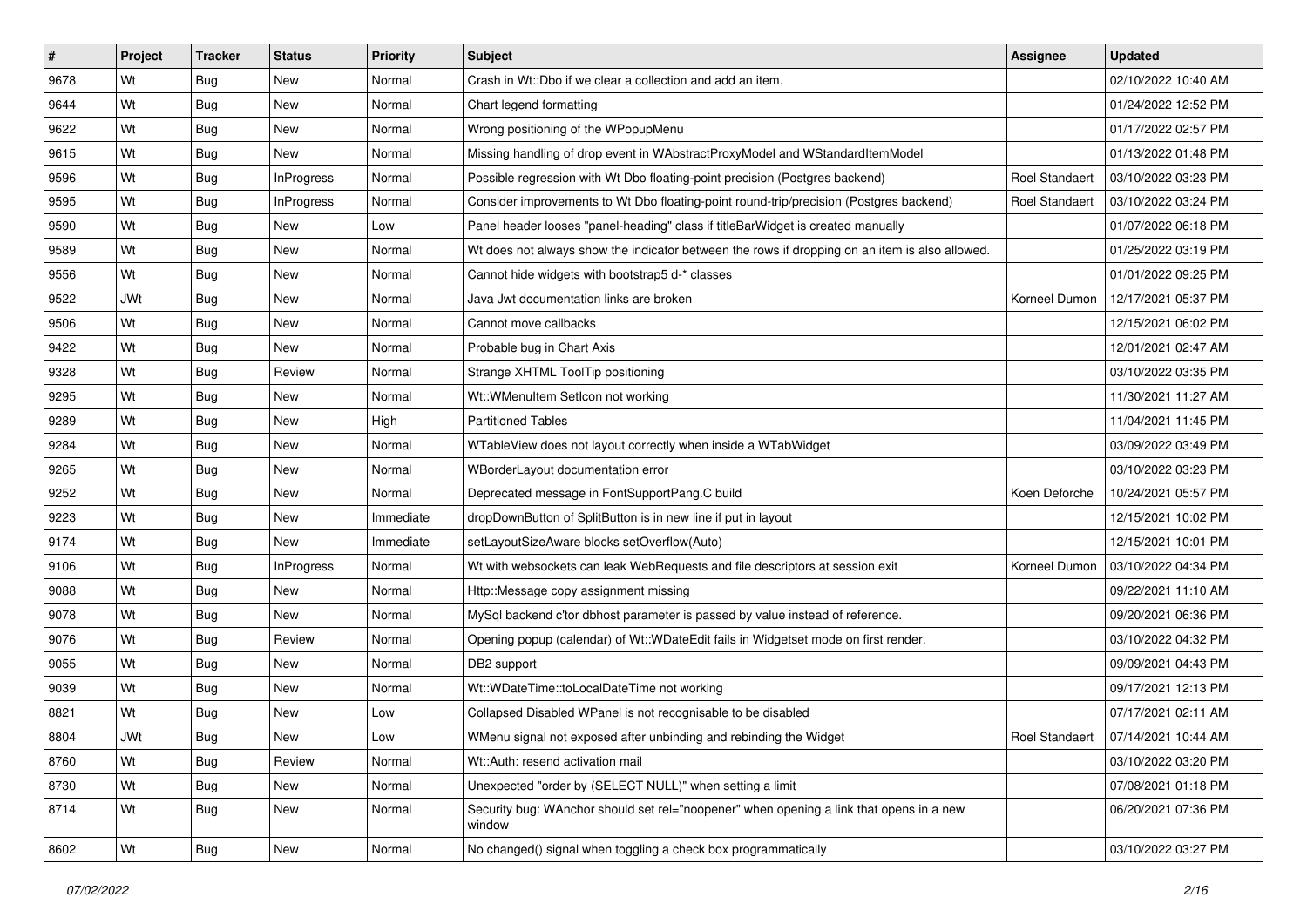| #    | Project    | <b>Tracker</b> | <b>Status</b> | <b>Priority</b> | Subject                                                                                                                           | <b>Assignee</b> | <b>Updated</b>      |
|------|------------|----------------|---------------|-----------------|-----------------------------------------------------------------------------------------------------------------------------------|-----------------|---------------------|
| 8544 | Wt         | Bug            | New           | Normal          | WFileUpload: uploaded signal never called                                                                                         |                 | 05/21/2021 10:43 AM |
| 8416 | Wt         | Bug            | <b>New</b>    | Normal          | Wt crashes in ~Configuration                                                                                                      |                 | 04/28/2021 03:25 PM |
| 8378 | Wt         | Bug            | InProgress    | Normal          | WStandardItemModel::sort doesn't work when the items are created lazily.                                                          |                 | 04/27/2021 09:00 PM |
| 8374 | <b>JWt</b> | Bug            | <b>New</b>    | Normal          | PDFJet unicode                                                                                                                    |                 | 04/19/2021 12:22 PM |
| 8366 | Wt         | Bug            | Feedback      | Normal          | Auth widget needs reload                                                                                                          |                 | 06/10/2021 08:43 AM |
| 8344 | Wt         | Bug            | <b>New</b>    | Low             | Missing reference in WComboBox::setModel() argument                                                                               |                 | 04/14/2021 02:10 PM |
| 8332 | Wt         | Bug            | New           | Normal          | Cannot compile wt 4.5.0 on raspbian                                                                                               |                 | 04/12/2021 08:07 PM |
| 8264 | Wt         | Bug            | New           | Immediate       | SetLocal changes combobox selection                                                                                               | Koen Deforche   | 03/24/2021 07:54 AM |
| 8213 | Wt         | Bug            | New           | Normal          | The result of the function WTreeView::scrollTo is wrong if any parent of the element is collapsed.                                |                 | 03/17/2021 03:38 PM |
| 8201 | Wt         | Bug            | New           | Normal          | Buy Here Pay Here Dealership We Can Help Auto Chicago                                                                             |                 | 03/12/2021 09:00 PM |
| 8193 | Wt         | Bug            | New           | Normal          | WTableView headers layout broken without JS                                                                                       |                 | 03/11/2021 10:21 AM |
| 8157 | Wt         | Bug            | New           | Normal          | Message box initiated in embedded widget can't show icon                                                                          |                 | 02/27/2021 06:37 AM |
| 8156 | Wt         | Bug            | <b>New</b>    | Normal          | X-Frame-Option=SAMEORIGIN doesn't let my application be visualized inside iframe                                                  |                 | 10/20/2021 11:36 AM |
| 8136 | Wt         | Bug            | New           | High            | Session Timeout because of chromes "Throttle Javascript timers in background."                                                    |                 | 02/25/2021 10:08 AM |
| 8093 | Wt         | <b>Bug</b>     | <b>New</b>    | Normal          | WCartesianChart portrait size do not show the bottom axis.                                                                        |                 | 02/18/2021 10:22 AM |
| 8051 | Wt         | Bug            | New           | High            | WCartesianChart bad styled pdf print                                                                                              |                 | 03/10/2021 02:46 PM |
| 8002 | Wt         | Bug            | <b>New</b>    | Normal          | WServer shutting down when setting breakpoint in XCode                                                                            |                 | 01/28/2021 08:26 AM |
| 7974 | Wt         | Bug            | <b>New</b>    | Normal          | WPopupMenu gets cut off at layout-boundaries/scrollbars                                                                           |                 | 01/24/2022 03:37 PM |
| 7970 | Wt         | <b>Bug</b>     | New           | Normal          | wthttp server may terminate after uncaught exception                                                                              |                 | 01/11/2021 08:43 PM |
| 7958 | Wt         | Bug            | New           | Normal          | When progressive bootstrap is enabled, setting a WContainerWidget's tag name to "form"<br>causes it to be skipped in the DOM tree |                 | 01/06/2021 02:19 PM |
| 7917 | Wt         | Bug            | New           | Normal          | Wt internal error; code: undefined, description: Cannot read property 'ClassName' of null                                         |                 | 12/15/2020 02:23 PM |
| 7915 | Wt         | Bug            | New           | Normal          | memory leak in WCartesianChart (wt3.7.0)                                                                                          |                 | 12/15/2020 03:14 PM |
| 7903 | Wt         | Bug            | New           | Normal          | Drag and drop between two views can throw.                                                                                        |                 | 12/08/2020 08:23 AM |
| 7898 | Wt         | Bug            | New           | Low             | Thread sanitizer reports race on JSlot::nextFid_ (and will likely report one in WObject as well:<br>nextObjId_)                   |                 | 12/07/2020 03:39 PM |
| 7897 | Wt         | Bug            | New           | Normal          | Log axis scale maps value 0 to minimum of axis                                                                                    |                 | 12/07/2020 01:21 PM |
| 7888 | Wt         | <b>Bug</b>     | <b>New</b>    | Normal          | WStringListModel::setItemData works not correct                                                                                   |                 | 12/03/2020 03:26 PM |
| 7881 | Wt         | Bug            | New           | Normal          | Modal dialog, which should be inaccessible in parallel, is getting nested                                                         |                 | 01/05/2021 05:58 PM |
| 7871 | Wt         | Bug            | New           | Normal          | stuck "Loading" indication                                                                                                        |                 | 11/24/2020 10:38 PM |
| 7856 | Wt         | <b>Bug</b>     | New           | Normal          | Native WSlider not working on progressive bootstrap                                                                               |                 | 11/13/2020 10:34 AM |
| 7810 | Wt         | Bug            | New           | Normal          | measureText() not accurate                                                                                                        |                 | 10/31/2020 07:09 PM |
| 7800 | Wt         | <b>Bug</b>     | New           | Normal          | WCartesianChart renders barseries over axis                                                                                       |                 | 12/03/2020 02:59 PM |
| 7794 | Wt         | <b>Bug</b>     | New           | Normal          | WProgressBar can generate invalid HTML code.                                                                                      |                 | 10/22/2020 03:21 PM |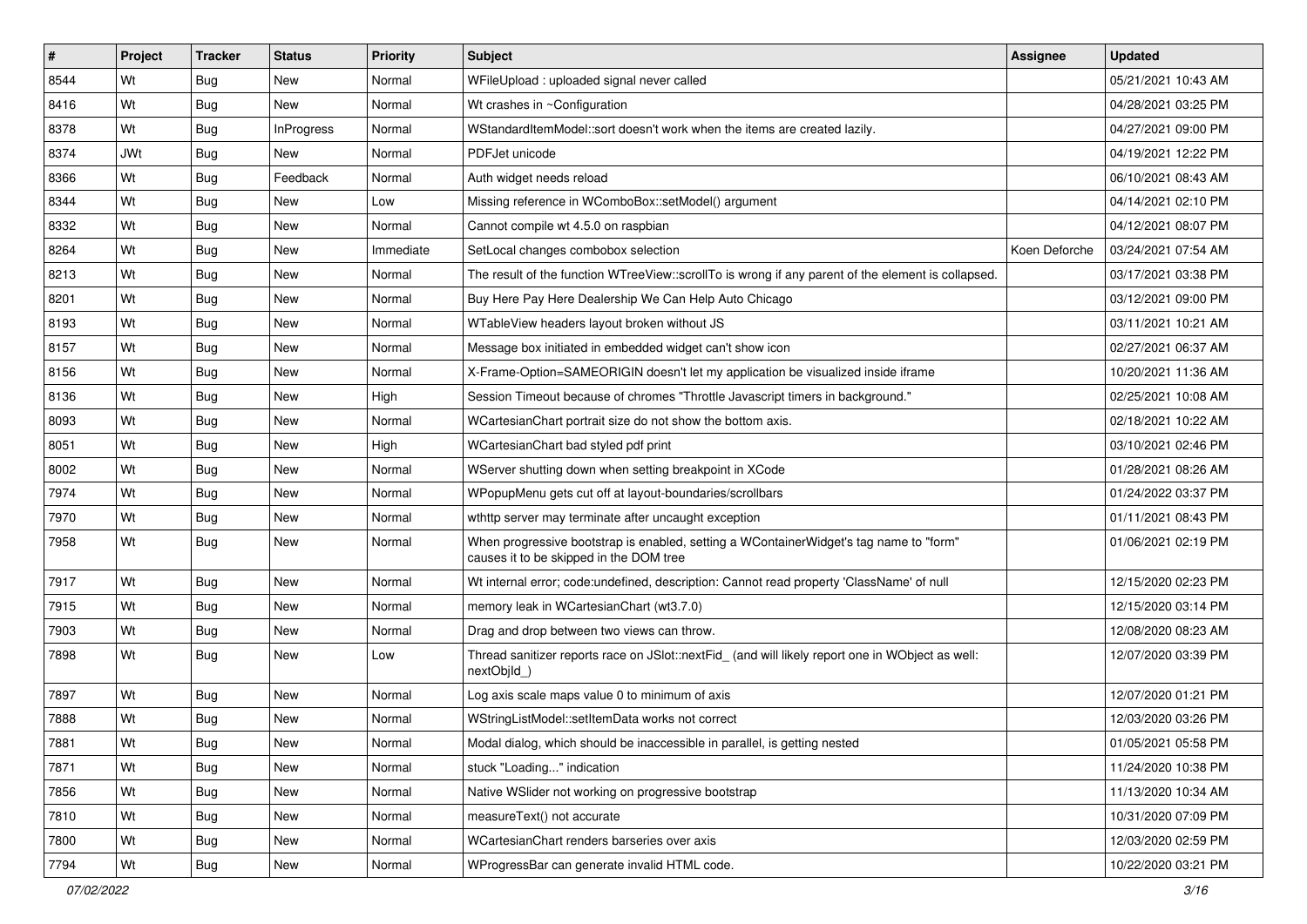| $\vert$ # | Project | <b>Tracker</b> | <b>Status</b>     | <b>Priority</b> | <b>Subject</b>                                                                                                                                       | Assignee              | <b>Updated</b>      |
|-----------|---------|----------------|-------------------|-----------------|------------------------------------------------------------------------------------------------------------------------------------------------------|-----------------------|---------------------|
| 7790      | Wt      | <b>Bug</b>     | New               | Normal          | WidentityProxyModel does not forward a call of sort method to the source model.                                                                      |                       | 10/20/2020 04:11 PM |
| 7788      | Wt      | <b>Bug</b>     | New               | Normal          | Signal with big string does not trigger the fallback function                                                                                        |                       | 10/30/2020 09:52 AM |
| 7787      | Wt      | <b>Bug</b>     | New               | Normal          | WContainer setLayout calls overriden clear()                                                                                                         |                       | 10/17/2020 05:14 PM |
| 7769      | Wt      | <b>Bug</b>     | New               | Normal          | Mandelbrot example not working on Ubuntu                                                                                                             |                       | 10/28/2020 04:42 PM |
| 7756      | Wt      | Bug            | New               | Normal          | WLayout with JavaScript implementaion does not receive size change event if the trigger was<br>WTextArea.                                            |                       | 10/20/2020 03:41 PM |
| 7748      | Wt      | Bug            | New               | Normal          | WStringListModel does not support restoring of raw indexes.                                                                                          |                       | 10/06/2020 02:47 PM |
| 7707      | Wt      | Bug            | <b>New</b>        | Low             | Toggling visibility for WTreeView on column 0 breaks webserver                                                                                       |                       | 09/15/2020 10:52 AM |
| 7703      | Wt      | Bug            | New               | Urgent          | Issue with wt-4.4.0 WStackedWidget/Help needed                                                                                                       |                       | 09/04/2020 08:24 PM |
| 7687      | Wt      | <b>Bug</b>     | Feedback          | Normal          | OIDC example not redirecting to authorization endpoint with Javascript enabled                                                                       | <b>Roel Standaert</b> | 06/22/2021 10:21 AM |
| 7645      | Wt      | <b>Bug</b>     | New               | Normal          | Inconsistencies with anchor text selection and inclusion in tab chain                                                                                |                       | 03/10/2022 03:28 PM |
| 7600      | Wt      | <b>Bug</b>     | Feedback          | Normal          | WFileUpload Fails with Large Files                                                                                                                   |                       | 06/24/2020 02:14 PM |
| 7596      | Wt      | Bug            | <b>New</b>        | Low             | WWebWidget::domElementType() pure virtual not in documentation                                                                                       |                       | 06/05/2020 05:56 PM |
| 7579      | Wt      | <b>Bug</b>     | New               | Urgent          | Payal Rest API                                                                                                                                       |                       | 05/22/2020 11:50 PM |
| 7550      | Wt      | <b>Bug</b>     | <b>InProgress</b> | Normal          | WGridLayout does not work inside of WStackedWidget                                                                                                   | Koen Deforche         | 05/11/2020 01:34 PM |
| 7516      | Wt      | Bug            | New               | Normal          | Calling WMenu::select(nullptr) from internalPathChanged event handler ends with SIGSEGV<br>(endless recursion)                                       |                       | 04/08/2020 06:02 PM |
| 7514      | Wt      | Bug            | New               | High            | Interactive charts does not work with progressive bootstrap enabled                                                                                  |                       | 04/08/2020 11:42 AM |
| 7512      | Wt      | <b>Bug</b>     | New               | Normal          | Auth Widget is leaking information about existing users                                                                                              |                       | 04/07/2020 02:52 PM |
| 7481      | Wt      | <b>Bug</b>     | New               | Normal          | Having a long running command with a processEvents() call in it together with a timer can result<br>in clicked events being processed too many times |                       | 03/05/2020 11:25 AM |
| 7479      | Wt      | Bug            | New               | Normal          | WResource Multipart Request - Error parsing CGI request                                                                                              |                       | 03/04/2020 06:19 PM |
| 7478      | Wt      | <b>Bug</b>     | New               | Normal          | Editing column in wtableview                                                                                                                         |                       | 02/28/2020 10:04 PM |
| 7477      | Wt      | Bug            | New               | Normal          | Wt Axis zoomRangeChanged won't fire when adding/removing a series                                                                                    |                       | 02/27/2020 11:32 AM |
| 7440      | Wt      | Bug            | New               | Normal          | WTimer results in excessive browser CPU and memory usage when connection is lost                                                                     |                       | 02/05/2020 09:57 AM |
| 7424      | Wt      | Bug            | New               | Normal          | WContainerWidget::setContentAlignment() has no effect when item is hidden                                                                            |                       | 01/27/2020 10:24 AM |
| 7401      | Wt      | <b>Bug</b>     | New               | Normal          | removal of ' <meta content="noindex, nofollow" name="robots"/> '                                                                                     |                       | 01/16/2020 05:27 PM |
| 7396      | Wt      | <b>Bug</b>     | New               | Normal          | WTreeView not working when hidden during construction                                                                                                |                       | 01/30/2020 05:13 PM |
| 7367      | Wt      | Bug            | New               | Normal          | Validators: delay validation until user has entered something                                                                                        |                       | 12/12/2019 03:48 PM |
| 7295      | Wt      | Bug            | New               | Low             | WFileUpload is nearly always unresponsive when app is linked to wtfcgi                                                                               |                       | 10/25/2019 12:16 AM |
| 7292      | Wt      | <b>Bug</b>     | New               | Normal          | Refresh token and access type                                                                                                                        |                       | 10/28/2019 06:44 PM |
| 7281      | Wt      | <b>Bug</b>     | New               | Normal          | WFileUpload keeps previously applied styling when enableAjax() is called                                                                             |                       | 10/14/2019 01:36 PM |
| 7275      | Wt      | <b>Bug</b>     | Feedback          | Normal          | WDateTime + Dbo bug                                                                                                                                  |                       | 10/15/2019 01:09 PM |
| 7274      | Wt      | Bug            | Feedback          | Normal          | Dialog inconsistency                                                                                                                                 |                       | 01/26/2021 05:59 AM |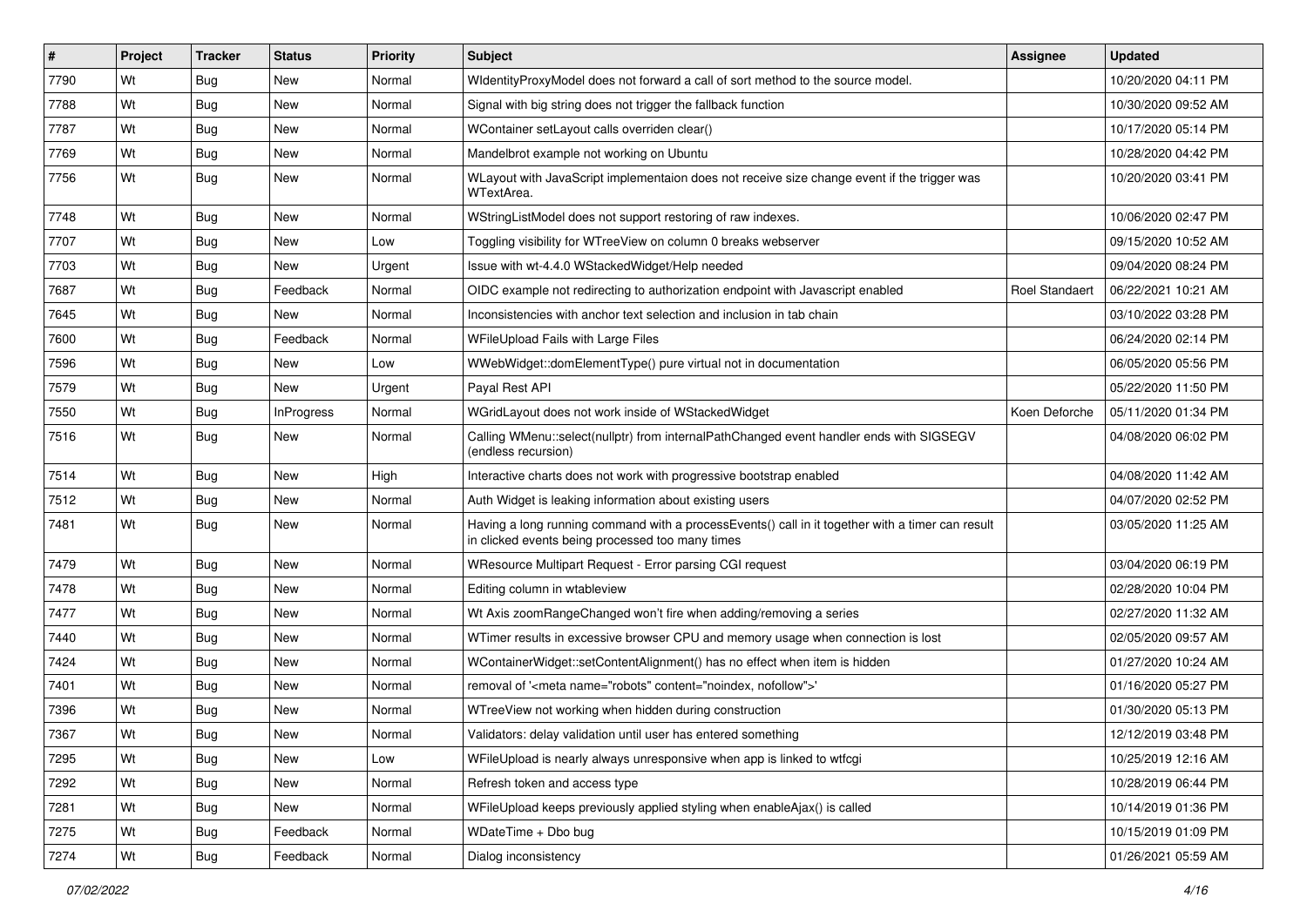| $\vert$ # | Project | <b>Tracker</b> | <b>Status</b>     | <b>Priority</b> | Subject                                                                                                  | <b>Assignee</b>       | <b>Updated</b>      |
|-----------|---------|----------------|-------------------|-----------------|----------------------------------------------------------------------------------------------------------|-----------------------|---------------------|
| 7268      | Wt      | Bug            | Feedback          | Normal          | Session timeout issues                                                                                   |                       | 10/04/2019 02:59 PM |
| 7260      | Wt      | Bug            | Confirmed         | Normal          | WStandardItemModel::removeRows ajaxMode() assertion fail after upgrading to 3.4.1                        |                       | 09/27/2019 10:45 AM |
| 7235      | Wt      | Bug            | Feedback          | High            | JavaScript error - exception_description: Not enough storage is available to complete this<br>operation. |                       | 09/26/2019 03:56 PM |
| 7230      | Wt      | Bug            | Confirmed         | Normal          | Wt4, WVBoxLayout->setResizable not working, children not visible                                         |                       | 09/12/2019 11:51 AM |
| 7197      | Wt      | Bug            | <b>New</b>        | Low             | WSpinBox/WDoubleSpinBox valueChanged() is not emitted when connected after the spinbox is<br>rendered    |                       | 08/14/2019 12:57 PM |
| 7196      | Wt      | Bug            | <b>New</b>        | Normal          | Pango 1.44 deprecation warnings                                                                          |                       | 08/14/2019 12:30 PM |
| 7187      | Wt      | Bug            | Feedback          | Normal          | contents of WTabWidget not stretching in height                                                          |                       | 09/09/2019 09:54 PM |
| 7144      | Wt      | Bug            | <b>New</b>        | Normal          | WTreeNode: Wether child-node is selectable depends on parent-node                                        |                       | 07/18/2019 01:42 PM |
| 7093      | Wt      | <b>Bug</b>     | Feedback          | Normal          | Deadlock when chaining http-requests                                                                     |                       | 07/07/2020 05:18 PM |
| 7082      | Wt      | <b>Bug</b>     | <b>InProgress</b> | Normal          | Regression WStackedWidget in layout with overflow can lose scrollbar on animated transition              | Koen Deforche         | 06/13/2019 12:31 PM |
| 7054      | Wt      | Bug            | InProgress        | Normal          | WTableView can lose synchronization during resize and display "Loading" when data is available           | Roel Standaert        | 05/31/2019 09:51 AM |
| 7040      | Wt      | Bug            | New               | Normal          | Generated javascript can execute out-of-sequence due to a timing issue with require()                    |                       | 05/12/2019 05:29 PM |
| 7035      | Wt      | Bug            | <b>New</b>        | Normal          | Wt.js can generate requests that exceed server defaults                                                  |                       | 05/03/2019 05:27 PM |
| 7020      | Wt      | Bug            | <b>New</b>        | Normal          | Wt progress bar disable style                                                                            |                       | 08/05/2019 12:46 PM |
| 7009      | Wt      | Bug            | <b>New</b>        | Normal          | WPopupMenu destruction when inside a WMenuItem                                                           |                       | 01/08/2021 01:06 PM |
| 7001      | Wt      | Bug            | New               | Low             | wt-4 build issue on new ubuntu 18.04                                                                     |                       | 04/13/2019 01:26 PM |
| 6887      | Wt      | Bug            | New               | Normal          | WVideo on iphone inconsistencies                                                                         |                       | 02/08/2019 10:09 AM |
| 6817      | Wt      | <b>Bug</b>     | <b>New</b>        | High            | [v3][v4]][Dbo] Force the inclusion of file Wt/Dbo/Dbo (or Wt/Dbo/Dbo.h vor v4)                           |                       | 06/11/2019 01:16 PM |
| 6763      | Wt      | Bug            | New               | Immediate       | SetIcon for Wt:: WMenuItem is not working                                                                |                       | 11/07/2021 08:10 AM |
| 6762      | Wt      | Bug            | New               | Normal          | Unicode in mail attachement file name                                                                    |                       | 11/26/2018 01:00 PM |
| 6752      | Wt      | Bug            | <b>New</b>        | Normal          | Wt::WString::trn override issue                                                                          |                       | 11/17/2018 03:39 PM |
| 6749      | Wt      | <b>Bug</b>     | New               | Normal          | WebController sessionCount mutex missing?                                                                |                       | 11/16/2018 12:55 PM |
| 6722      | Wt      | <b>Bug</b>     | <b>New</b>        | Normal          | high number of bar charts failure                                                                        | <b>Roel Standaert</b> | 11/12/2018 05:10 PM |
| 6674      | Wt      | Bug            | <b>New</b>        | Normal          | WFileDropWidget_worker.min.js but no WFileDropWidget_worker.js                                           |                       | 10/22/2018 09:28 PM |
| 6657      | Wt      | <b>Bug</b>     | New               | Normal          | Cannot destroy WPopupWidget when it's hidden without invoking undefined behaviour                        |                       | 12/14/2018 04:43 PM |
| 6635      | Wt      | <b>Bug</b>     | <b>New</b>        | Normal          | WT DBO Segmentation Fault with natural keys                                                              |                       | 09/25/2018 04:33 PM |
| 6609      | Wt      | Bug            | InProgress        | Normal          | FlexLayoutImpl.js hard-code children's overflow to hidden.                                               | Koen Deforche         | 09/14/2018 11:19 AM |
| 6601      | Wt      | Bug            | InProgress        | Normal          | WIndow scroll bars gone quite recently                                                                   | Koen Deforche         | 12/14/2018 04:44 PM |
| 6592      | Wt      | <b>Bug</b>     | Feedback          | High            | Menus not working on latest git version                                                                  |                       | 09/07/2018 01:01 PM |
| 6587      | Wt      | <b>Bug</b>     | New               | Low             | stod() problem                                                                                           |                       | 12/14/2018 04:45 PM |
| 6533      | Wt      | <b>Bug</b>     | New               | Normal          | wt port in vcpkg                                                                                         |                       | 08/14/2018 10:36 AM |
| 6487      | Wt      | <b>Bug</b>     | New               | Normal          | WTree not interactive without JavaScript (works in 3.3.10)                                               |                       | 12/14/2018 04:45 PM |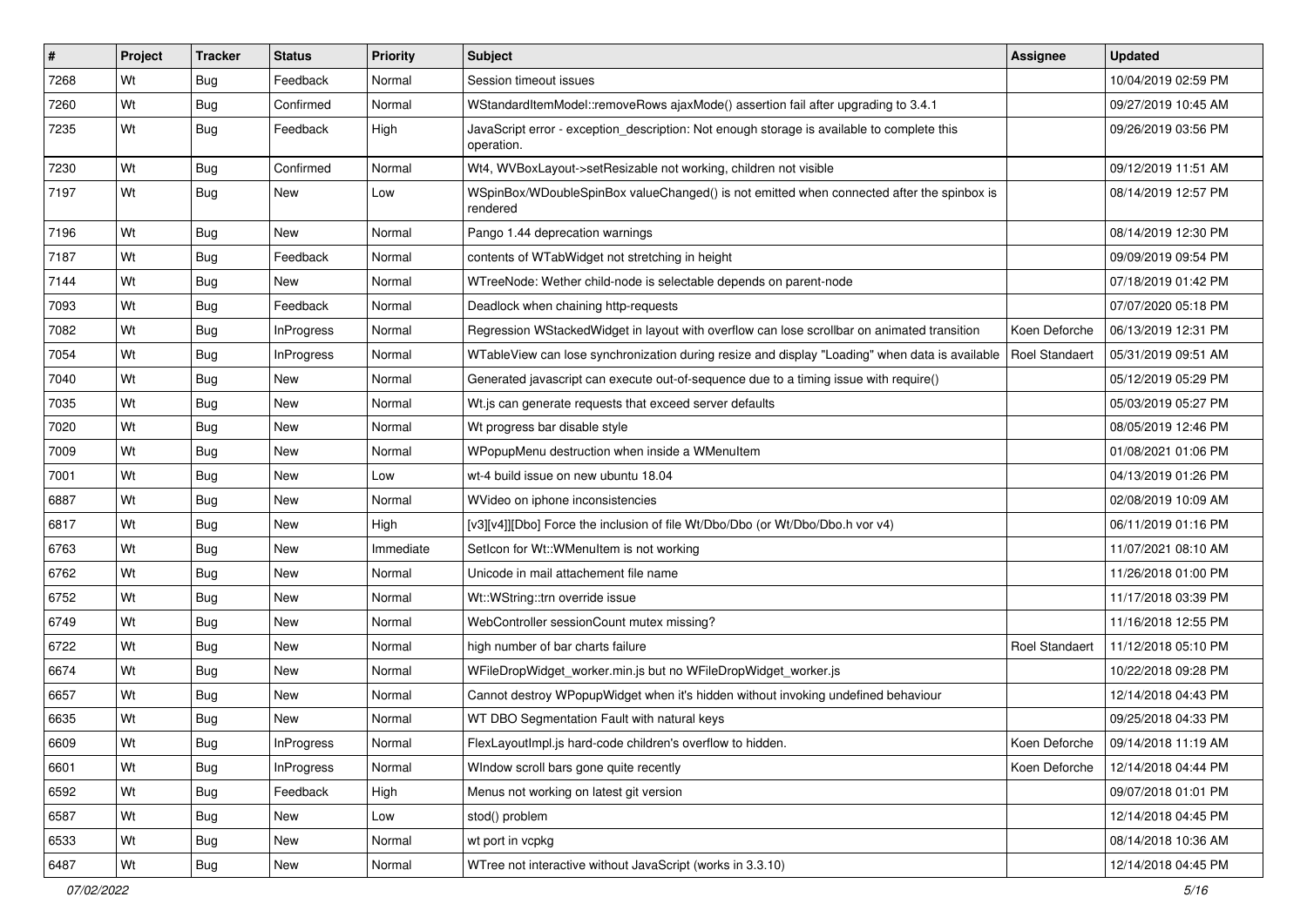| $\vert$ # | Project    | <b>Tracker</b> | <b>Status</b> | <b>Priority</b> | Subject                                                                                                                         | <b>Assignee</b> | <b>Updated</b>      |
|-----------|------------|----------------|---------------|-----------------|---------------------------------------------------------------------------------------------------------------------------------|-----------------|---------------------|
| 6434      | Wt         | Bug            | New           | Normal          | WintValidator: inputFilter does not accept decimal separator                                                                    |                 | 06/05/2018 10:19 AM |
| 6405      | Wt         | <b>Bug</b>     | <b>New</b>    | Normal          | Signal not exposed                                                                                                              |                 | 05/28/2018 12:30 PM |
| 6347      | Wt         | <b>Bug</b>     | New           | Normal          | Layout Direction issue                                                                                                          |                 | 12/14/2018 04:47 PM |
| 6344      | Wt         | <b>Bug</b>     | Feedback      | Urgent          | Wt::Http::Request getUploadedFile or uploadedFiles always empty                                                                 |                 | 05/28/2018 04:27 PM |
| 6342      | Wt         | Bug            | Feedback      | Normal          | Leak in Wt::Http::Request::parseFormUrlEncoded                                                                                  |                 | 06/22/2018 10:15 AM |
| 6339      | <b>JWt</b> | <b>Bug</b>     | <b>New</b>    | Normal          | JWt widget gallery nav bar title is Wt widget gallery (should be JWt?)                                                          |                 | 07/14/2020 07:39 AM |
| 6338      | <b>JWt</b> | Bug            | <b>New</b>    | Normal          | widget gallery: mvc tree is empty                                                                                               |                 | 04/13/2018 04:02 PM |
| 6332      | Wt         | <b>Bug</b>     | <b>New</b>    | Normal          | Documentation for Wt::Signals and Wt::Signals::connection missing in Wt 4                                                       |                 | 04/12/2018 10:45 AM |
| 6327      | Wt         | <b>Bug</b>     | <b>New</b>    | Normal          | tr function in WTemplate requires browser refresh after locale change                                                           |                 | 04/09/2018 03:35 PM |
| 6325      | Wt         | Bug            | Feedback      | Normal          | Can't find OpenSSL on Windows                                                                                                   |                 | 04/08/2018 04:54 AM |
| 6321      | Wt         | <b>Bug</b>     | Feedback      | High            | Keep-alive requests are not being sent after pressing a download button                                                         |                 | 04/09/2018 12:20 PM |
| 6302      | Wt         | <b>Bug</b>     | <b>New</b>    | Low             | MVC Table Views from the Widget Gallery can't sort numbers                                                                      |                 | 12/14/2018 04:47 PM |
| 6296      | Wt         | Bug            | <b>New</b>    | Normal          | WPanel children overflow border                                                                                                 |                 | 12/14/2018 04:39 PM |
| 6293      | Wt         | Bug            | Feedback      | Normal          | Regression in 3.3.9 for bug #1947                                                                                               | Koen Deforche   | 12/14/2018 04:39 PM |
| 6235      | Wt         | <b>Bug</b>     | <b>New</b>    | Normal          | Wt4.0.2: In certain case, removeFromParent() is not working.                                                                    |                 | 05/02/2018 11:57 AM |
| 6234      | Wt         | Bug            | New           | Normal          | Wt4.0.2: Documentation on WContainerWidget::setLayout() is outdated.                                                            |                 | 02/15/2018 09:09 AM |
| 6232      | Wt         | <b>Bug</b>     | Feedback      | High            | connectionMonitor invalid ackId                                                                                                 |                 | 02/13/2018 03:23 PM |
| 6219      | Wt         | Bug            | <b>New</b>    | High            | Multiple transient WDialogs                                                                                                     |                 | 12/14/2018 04:48 PM |
| 6215      | Wt         | <b>Bug</b>     | Feedback      | Normal          | WApplication::setTitle doesn't update <title> in HTML header.</title>                                                           |                 | 12/14/2018 04:48 PM |
| 6213      | Wt         | <b>Bug</b>     | New           | Normal          | bootstrap progress-bar does not update correctly                                                                                | Roel Standaert  | 01/22/2018 12:48 PM |
| 6207      | Wt         | <b>Bug</b>     | Feedback      | Normal          | WMediaPlayer : event ended is not raised for files with durations less than 4 seconds, some<br>timeUpdated events are also lost | Koen Deforche   | 01/26/2018 03:53 PM |
| 6205      | Wt         | Bug            | Feedback      | Normal          | Wt Error: Wt: invalid ackId                                                                                                     |                 | 04/12/2018 10:32 AM |
| 6196      | Wt         | <b>Bug</b>     | New           | Normal          | Wt::WAbstractArea::id() is not returning the ID used in HTML                                                                    |                 | 01/08/2018 12:25 PM |
| 6189      | Wt         | <b>Bug</b>     | New           | Normal          | setCurrentIndex(-1) and setNoSelectionEnabled(true)                                                                             |                 | 12/18/2017 10:14 PM |
| 6188      | Wt         | Bug            | <b>New</b>    | Normal          | Local anchor (#) doesn't work after Wt_3.3.6                                                                                    |                 | 12/14/2017 06:23 PM |
| 6185      | Wt         | <b>Bug</b>     | New           | Low             | The documentation for all Wt:: Json library classes is missing the needed #include                                              |                 | 12/13/2017 08:47 PM |
| 6176      | Wt         | Bug            | Feedback      | High            | Wt internal error; code: 5, description: String contains an invalid character - since Update to 3.3.9                           |                 | 08/30/2018 04:16 PM |
| 6159      | Wt         | Bug            | New           | Low             | Typos in the widget gallery web page                                                                                            |                 | 11/22/2017 10:08 AM |
| 6158      | Wt         | Bug            | New           | Normal          | Wt::WMenuItem documentation is incomplete                                                                                       |                 | 11/21/2017 10:34 PM |
| 6150      | Wt         | <b>Bug</b>     | New           | Normal          | WTableView edit missplacement (wt4)                                                                                             |                 | 11/20/2017 08:16 PM |
| 6140      | Wt         | <b>Bug</b>     | New           | Normal          | WPopupMenu not closing on pressing one of the items                                                                             |                 | 11/16/2017 08:41 AM |
| 6105      | Wt         | <b>Bug</b>     | Feedback      | Normal          | setfocus                                                                                                                        |                 | 12/15/2017 04:27 PM |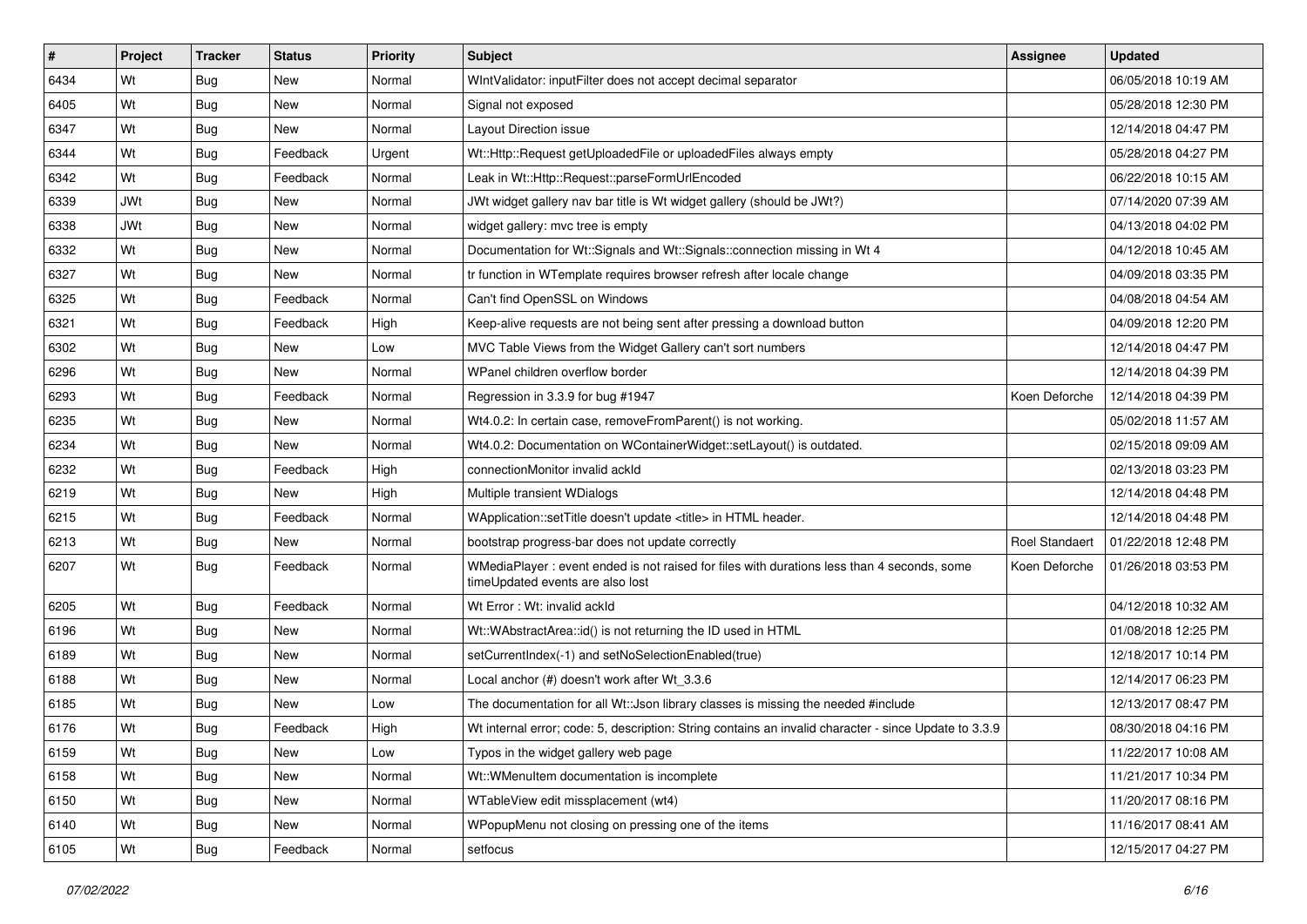| #    | Project | <b>Tracker</b> | <b>Status</b> | <b>Priority</b> | <b>Subject</b>                                                                                                        | <b>Assignee</b>       | <b>Updated</b>      |
|------|---------|----------------|---------------|-----------------|-----------------------------------------------------------------------------------------------------------------------|-----------------------|---------------------|
| 6076 | Wt      | Bug            | New           | Normal          | [Wt::Dbo] How to work with entities without parameter-less constructors (classes that require an<br>invariant)        |                       | 10/31/2017 11:18 AM |
| 6075 | Wt      | Bug            | <b>New</b>    | Low             | [Wt::Dbo] Add built-in type support for std::chrono::time_point and std::chrono::seconds                              |                       | 11/09/2017 03:50 PM |
| 6072 | Wt      | Bug            | New           | Normal          | Unable to zoom or pan while the chart's data is being updated.                                                        |                       | 10/30/2017 10:44 AM |
| 6045 | Wt      | Bug            | <b>New</b>    | Normal          | WDoubleValidator: implement inputFilter()                                                                             |                       | 10/25/2017 11:48 AM |
| 6044 | Wt      | Bug            | New           | Normal          | WTabWidget and flex-layout                                                                                            |                       | 08/27/2018 11:41 AM |
| 6037 | Wt      | Bug            | Feedback      | Normal          | [v3] WTable::deteteRow() doesn't delete contents, just the row.                                                       |                       | 11/21/2017 05:51 PM |
| 6028 | Wt      | Bug            | New           | Normal          | ItemIsXHTMLText flag in WAbstractChartModel causes crash when chart is rendered                                       | <b>Roel Standaert</b> | 10/19/2017 08:33 PM |
| 6015 | Wt      | <b>Bug</b>     | New           | Normal          | Oscillation in Chrome at various zoom levels with layouts (WTableView)                                                |                       | 10/17/2017 05:52 PM |
| 6014 | Wt      | Bug            | New           | Normal          | Oscillation in Chrome at various zoom levels with layouts (WPaintedWidget w/Areas)                                    |                       | 10/17/2017 05:04 PM |
| 5971 | Wt      | Bug            | Feedback      | High            | Wt Error                                                                                                              | <b>Roel Standaert</b> | 10/18/2017 05:52 PM |
| 5962 | Wt      | Bug            | New           | Normal          | Properly support toggling drag enabled/disabled on WAbstractItemView                                                  |                       | 10/02/2017 06:58 PM |
| 5959 | Wt      | Bug            | New           | Low             | wt-homepage example source viewer expands then immediately collapses directories if already<br>selected               |                       | 09/28/2017 09:40 PM |
| 5945 | Wt      | Bug            | New           | Normal          | WBoxLayout - WPieChart resizing does not work when nested into a WContainerWidget                                     |                       | 09/25/2017 06:11 PM |
| 5915 | Wt      | Bug            | New           | Normal          | Generated javascript causes sometimes Wt internal error - Wt internal error; undefined,<br>description: j7406 is null |                       | 10/12/2018 05:16 PM |
| 5914 | Wt      | Bug            | <b>New</b>    | High            | Wt internal error; code: undefined, description: b.find().get().lastChild is null                                     | <b>Roel Standaert</b> | 09/18/2017 01:16 PM |
| 5913 | Wt      | <b>Bug</b>     | New           | Normal          | WFileUpload has a bug when placed in a WTemplateFormView                                                              |                       | 09/14/2017 12:08 PM |
| 5907 | Wt      | Bug            | <b>New</b>    | Low             | Update Ubuntu installation instructions.                                                                              |                       | 09/10/2017 02:54 AM |
| 5906 | Wt      | Bug            | <b>New</b>    | Low             | CMAKE MINIMUM REQUIRED version is too low.                                                                            |                       | 09/08/2017 12:05 PM |
| 5903 | Wt      | <b>Bug</b>     | New           | Normal          | Http::Client Racy with abort behaviour                                                                                |                       | 09/01/2017 10:29 PM |
| 5902 | Wt      | Bug            | New           | Normal          | WAxisSliderWidget: Bumping one handler to the edge affects another handler.                                           |                       | 08/31/2017 12:25 PM |
| 5901 | Wt      | Bug            | <b>New</b>    | Normal          | WAxisSliderWidget works incorrectly when the chart is hidden.                                                         |                       | 08/31/2017 12:06 PM |
| 5900 | Wt      | Bug            | New           | Normal          | Context menu disappears in treeview-dragdrop example                                                                  |                       | 08/29/2017 06:01 PM |
| 5892 | Wt      | Bug            | <b>New</b>    | Normal          | wt4 compilation failed with gcc 4.9                                                                                   |                       | 08/31/2017 11:50 AM |
| 5889 | Wt      | Bug            | New           | Normal          | WTreeView loooks bad after data update                                                                                |                       | 09/11/2017 12:40 PM |
| 5882 | Wt      | Bug            | New           | Normal          | WTableView with BootstrapTheme v2 doesn't render all rows (ep.2)                                                      |                       | 08/19/2017 01:07 AM |
| 5881 | Wt      | <b>Bug</b>     | New           | Normal          | --ssl-prefer-server-ciphers option not documented                                                                     |                       | 08/31/2017 01:00 PM |
| 5838 | Wt      | <b>Bug</b>     | Feedback      | Normal          | Error on empty WComboBox (on 3.3.7)                                                                                   |                       | 08/09/2017 02:31 PM |
| 5835 | Wt      | <b>Bug</b>     | New           | High            | SHA1 is recommended as a suitable password hashing method                                                             |                       | 08/11/2017 04:32 PM |
| 5829 | Wt      | <b>Bug</b>     | New           | Normal          | WFormModel::FieldMap with "const char*" key                                                                           |                       | 08/31/2017 01:34 PM |
| 5808 | Wt      | <b>Bug</b>     | New           | Normal          | Wt 4.0.0-rc1 examples segfault on Alpine                                                                              |                       | 12/05/2017 04:30 PM |
| 5807 | Wt      | <b>Bug</b>     | New           | Normal          | WMediaPlayer custom time text widgets working                                                                         |                       | 12/23/2019 01:35 PM |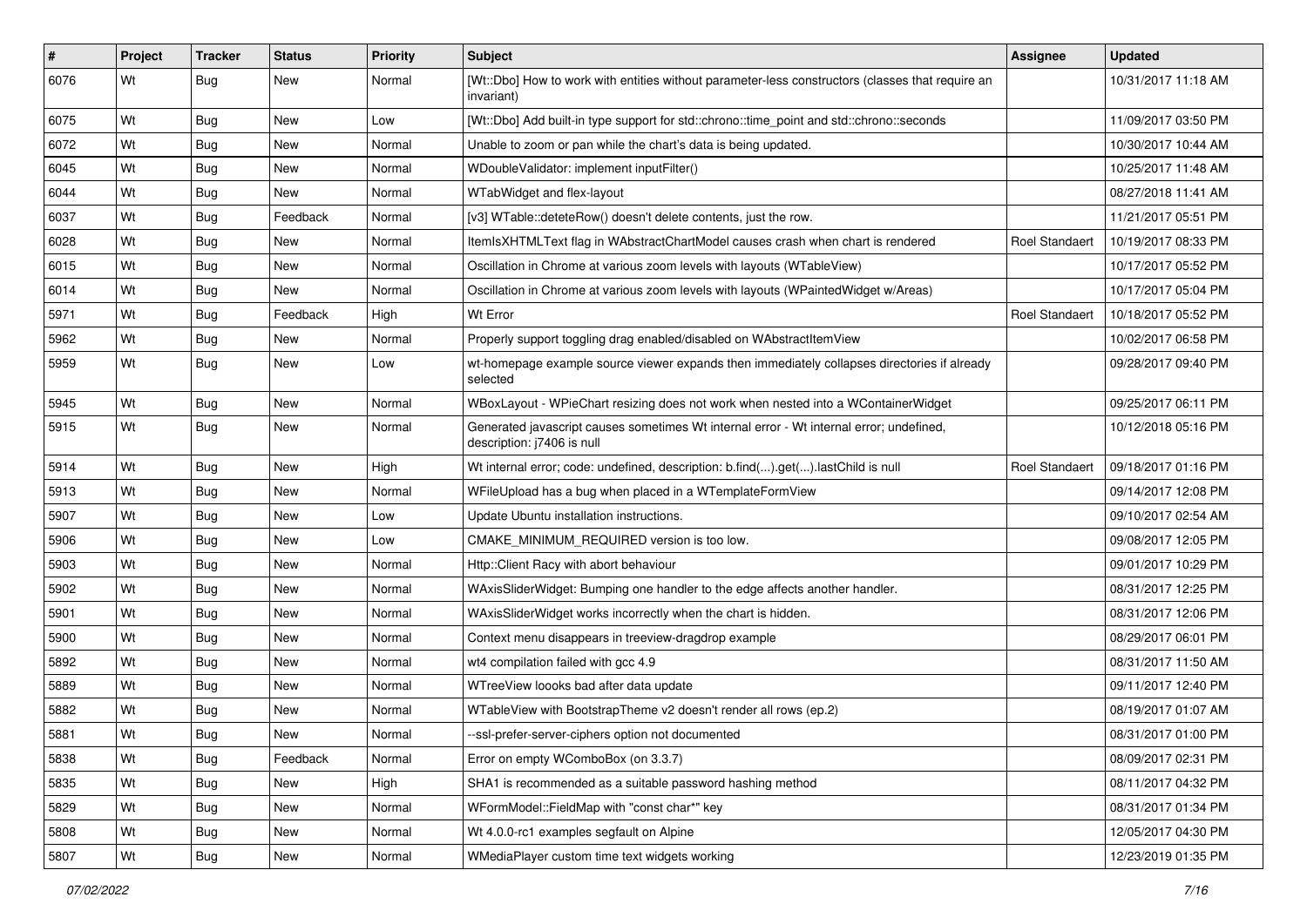| #    | <b>Project</b> | <b>Tracker</b> | <b>Status</b>     | <b>Priority</b> | Subject                                                                                                               | Assignee              | <b>Updated</b>                        |
|------|----------------|----------------|-------------------|-----------------|-----------------------------------------------------------------------------------------------------------------------|-----------------------|---------------------------------------|
| 5797 | Wt             | Bug            | New               | Normal          | Wt 4: Cannot build Dbo separately                                                                                     |                       | 07/10/2017 01:42 PM                   |
| 5779 | Wt             | <b>Bug</b>     | <b>New</b>        | Low             | Errors in documentation for WLengthValidator                                                                          |                       | 06/26/2017 02:15 PM                   |
| 5776 | Wt             | <b>Bug</b>     | <b>InProgress</b> | Normal          | Two second startup delay with default bootstrap without javascript                                                    | Koen Deforche         | 06/22/2017 02:13 PM                   |
| 5770 | Wt             | <b>Bug</b>     | New               | Normal          | Error during chart rendering                                                                                          |                       | 06/16/2017 10:47 AM                   |
| 5765 | Wt             | <b>Bug</b>     | <b>New</b>        | Normal          | WDialog with percentage based initial size is not resizeable by user                                                  |                       | 06/14/2017 04:19 PM                   |
| 5741 | Wt             | <b>Bug</b>     | Feedback          | Normal          | Segfault when WDatePicker destructor is called                                                                        |                       | 06/06/2017 03:30 PM                   |
| 5637 | Wt             | Bug            | New               | Normal          | Using Wt::Dbo cause MySQL prepared statement leak                                                                     |                       | 03/31/2017 06:34 PM                   |
| 5624 | Wt             | <b>Bug</b>     | New               | Normal          | WApplication::bind() documentation is misleading about WServer::post()                                                |                       | 03/26/2017 12:49 PM                   |
| 5622 | Wt             | <b>Bug</b>     | New               | Normal          | WPainter draws ellipses as 360 degree arcs, which is not the same                                                     |                       | 03/24/2017 03:30 PM                   |
| 5597 | Wt             | Bug            | <b>InProgress</b> | Normal          | setTransient on WPopupWidget not effective on iOS                                                                     |                       | Michiel Derhaeg   04/03/2017 03:35 PM |
| 5585 | Wt             | <b>Bug</b>     | New               | Normal          | PayPal description is not showing                                                                                     | Koen Deforche         | 03/06/2017 08:21 PM                   |
| 5584 | Wt             | <b>Bug</b>     | New               | Normal          | Wt::Http::Client abort() documentation incomplete                                                                     |                       | 03/03/2017 12:24 PM                   |
| 5559 | Wt             | <b>Bug</b>     | Feedback          | Normal          | Server push - concurrency issue                                                                                       | <b>Roel Standaert</b> | 01/16/2018 02:41 PM                   |
| 5555 | Wt             | Bug            | InProgress        | Urgent          | WVBoxLayout WMediaPlayer                                                                                              | <b>Roel Standaert</b> | 02/27/2017 07:15 PM                   |
| 5551 | Wt             | <b>Bug</b>     | New               | Normal          | WResource doesn't receive http patch / Wt::Http::Client doesn't support sending patch                                 |                       | 02/12/2017 11:13 PM                   |
| 5461 | Wt             | <b>Bug</b>     | Feedback          | High            | Wt:: WidgetSet mode does not handle page refresh                                                                      |                       | 12/11/2016 03:23 PM                   |
| 5390 | Wt             | <b>Bug</b>     | Feedback          | Normal          | Calendar widget shows up after calling WDateEdit::setHidden(false)                                                    | André Jacobs          | 11/28/2016 05:35 PM                   |
| 5353 | Wt             | <b>Bug</b>     | <b>New</b>        | Normal          | Widget Gallery "Integration example" has some issues with validation                                                  |                       | 10/20/2016 07:46 PM                   |
| 5350 | Wt             | Bug            | New               | Normal          | boost 1.62 and exception: Error (asio): set_option: Bad file descriptor                                               |                       | 10/18/2016 11:55 AM                   |
| 5339 | Wt             | Bug            | Feedback          | Normal          | Json:: Value comparision operator always returns true                                                                 | André Jacobs          | 04/03/2017 12:44 PM                   |
| 5338 | Wt             | <b>Bug</b>     | New               | Normal          | GoogleMap usage without Internet connection                                                                           |                       | 10/13/2016 12:21 PM                   |
| 5324 | Wt             | <b>Bug</b>     | New               | Normal          | Win32 binary releases: include .lib files for openssl                                                                 | Wim Dumon             | 10/06/2016 12:56 AM                   |
| 5298 | Wt             | Bug            | New               | Normal          | WGoogleMap does not use google_api_key where needed                                                                   |                       | 09/29/2016 12:01 AM                   |
| 5290 | Wt             | Bug            | Feedback          | Normal          | beginRemoveRows (const WModelIndex &parent, int first, int last)                                                      | Koen Deforche         | 11/09/2016 05:23 PM                   |
| 5265 | Wt             | <b>Bug</b>     | New               | Normal          | A WMessageBox with Fade animation can fail to hide when dismissed while animating-in.                                 |                       | 09/19/2016 09:24 PM                   |
| 5256 | Wt             | <b>Bug</b>     | <b>New</b>        | Normal          | Linking errors with Pre-built binaries for Visual Studio                                                              | Wim Dumon             | 09/09/2016 05:46 PM                   |
| 5254 | Wt             | Bug            | <b>New</b>        | Low             | Widgetgallery closeable tab display/function issue on direct URL access to navigation/tab-widget                      |                       | 09/08/2016 06:09 PM                   |
| 5236 | Wt             | <b>Bug</b>     | Feedback          | Normal          | [error] "WCartesianChart: setAutoLayout(): device does not have font metrics (not even<br>server-side font metrics)." |                       | 09/05/2016 01:33 PM                   |
| 5234 | Wt             | Bug            | New               | Normal          | [wt-3.3.6] TreeView & WSortFilterProxyModel                                                                           |                       | 09/02/2016 05:10 PM                   |
| 5227 | Wt             | <b>Bug</b>     | New               | Normal          | Websocket connection failures cause excessive retries                                                                 |                       | 02/27/2017 11:37 PM                   |
| 5222 | Wt             | <b>Bug</b>     | New               | Normal          | WPopupMenu does not open anymore                                                                                      |                       | 08/23/2016 11:10 AM                   |
| 5221 | Wt             | <b>Bug</b>     | New               | Normal          | Draggable list                                                                                                        |                       | 08/22/2016 05:04 PM                   |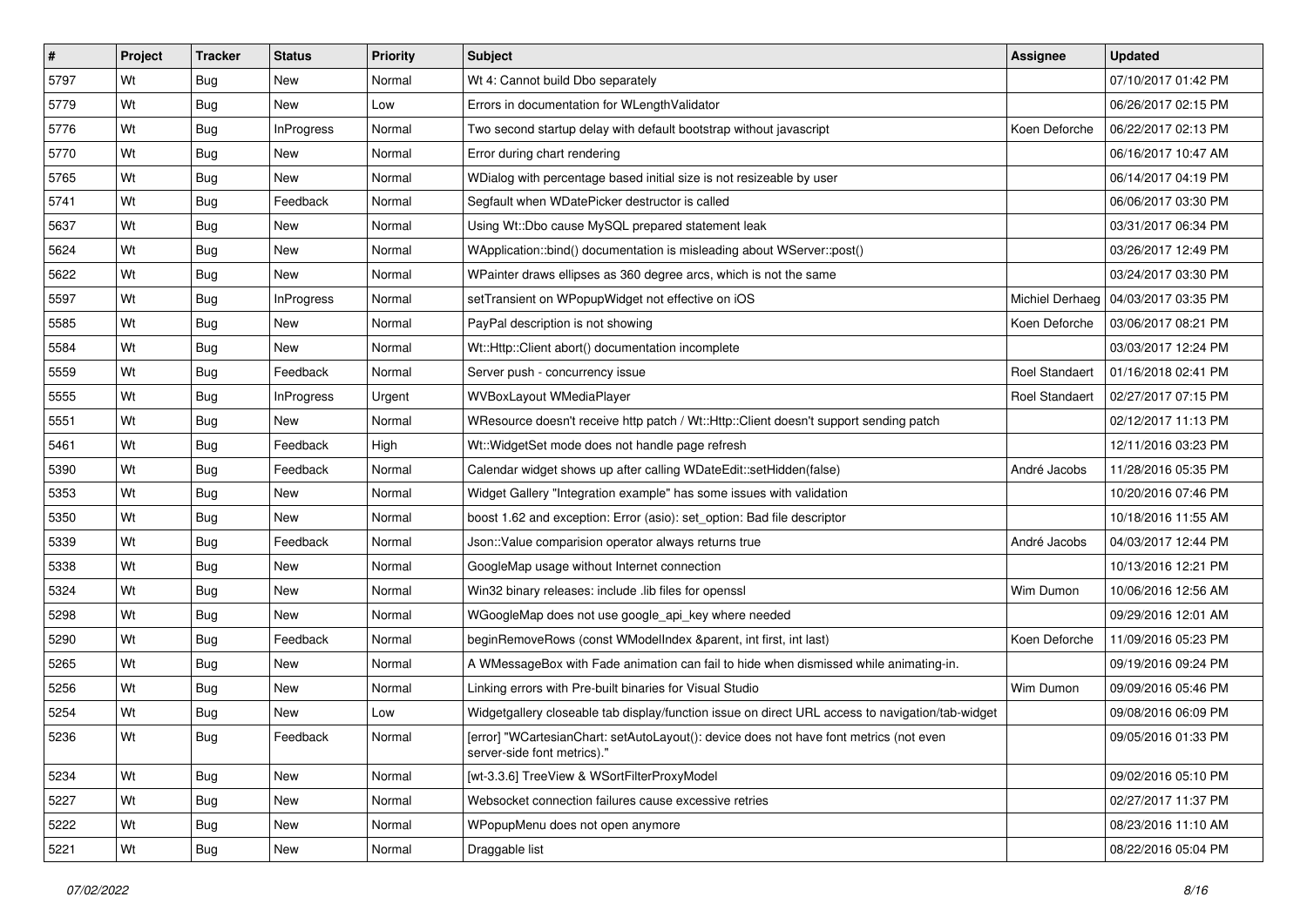| $\vert$ # | Project    | <b>Tracker</b> | <b>Status</b> | <b>Priority</b> | Subject                                                                                                 | Assignee              | <b>Updated</b>      |
|-----------|------------|----------------|---------------|-----------------|---------------------------------------------------------------------------------------------------------|-----------------------|---------------------|
| 5140      | Wt         | Bug            | <b>New</b>    | Normal          | Binaries of WPdfRenderer on 3.3.6                                                                       |                       | 07/28/2016 12:53 PM |
| 5133      | Wt         | Bug            | <b>New</b>    | Normal          | Dbo tutorial                                                                                            |                       | 07/27/2016 05:18 PM |
| 5039      | Wt         | Bug            | <b>New</b>    | High            | bug in WRasterImage-skia.C occurs in 3.3.6 RC 2                                                         | Wim Dumon             | 07/06/2016 09:33 PM |
| 4977      | Wt         | <b>Bug</b>     | <b>New</b>    | Low             | jPlayer is obsolete                                                                                     |                       | 06/16/2016 12:07 AM |
| 4976      | Wt         | Bug            | Feedback      | Normal          | OpenSSL 1.1.0 support                                                                                   |                       | 06/15/2016 01:15 PM |
| 4974      | Wt         | Bug            | Feedback      | Normal          | WLoadingIndicator does not show up when using WebSockets                                                | Roel Standaert        | 04/03/2017 10:57 AM |
| 4950      | Wt         | Bug            | Feedback      | Normal          | Render latin characters using WPdfRenderer                                                              | Koen Deforche         | 07/05/2016 02:07 PM |
| 4936      | Wt         | Bug            | Feedback      | Normal          | Dbo backend reconnect and reentract statement exception                                                 | <b>Roel Standaert</b> | 07/13/2016 05:36 PM |
| 4924      | Wt         | <b>Bug</b>     | Feedback      | Normal          | WApplication                                                                                            | Koen Deforche         | 05/20/2016 04:13 PM |
| 4923      | Wt         | Bug            | Feedback      | Normal          | WLineEdit                                                                                               | <b>Roel Standaert</b> | 06/16/2016 12:44 PM |
| 4893      | Wt         | <b>Bug</b>     | Feedback      | High            | Compilation failure against libboost-regex                                                              | Koen Deforche         | 05/05/2016 08:12 PM |
| 4856      | Wt         | <b>Bug</b>     | Feedback      | Normal          | Can anyone help me with my problem resizing images?                                                     |                       | 04/14/2016 01:21 PM |
| 4836      | Wt         | Bug            | <b>New</b>    | Low             | Deprecated use of std::auto_ptr in WRandom                                                              |                       | 03/30/2016 03:46 PM |
| 4793      | Wt         | Bug            | <b>New</b>    | Low             | Compiler warning                                                                                        |                       | 03/08/2016 11:27 AM |
| 4790      | Wt         | Bug            | Feedback      | Normal          | Wt::WObject::addChild() bug                                                                             | Koen Deforche         | 03/21/2016 02:34 PM |
| 4766      | Wt         | Bug            | Feedback      | Normal          | setBorder doesn't affect WCheckBox                                                                      | Koen Deforche         | 03/01/2016 09:15 PM |
| 4750      | Wt         | <b>Bug</b>     | Feedback      | Normal          | WTabWidget::setTabEnabled behavior changed                                                              |                       | 02/19/2016 09:43 AM |
| 4733      | Wt         | <b>Bug</b>     | Feedback      | Normal          | WSuggestionPopup does not fire WFormWidget 'changed' signal                                             | Yoika Ghysens         | 05/03/2016 12:20 PM |
| 4726      | Wt         | Bug            | Feedback      | Normal          | [wt-3.3.5] WStackedWidget does not span its current widget when an WAnimation is used                   | Koen Deforche         | 02/19/2016 11:55 AM |
| 4676      | <b>JWt</b> | Bug            | Feedback      | Normal          | eu.webtoolkit.jwt.WtServlet\$BoundSession throwing not serializable error when running on<br>appengine. |                       | 01/22/2016 12:18 PM |
| 4669      | Wt         | Bug            | Feedback      | Normal          | Error build from source github                                                                          |                       | 01/31/2016 04:40 PM |
| 4657      | Wt         | Bug            | Feedback      | Normal          | Returning 404 code in Wt app                                                                            | Koen Deforche         | 01/11/2016 06:30 PM |
| 4642      | Wt         | <b>Bug</b>     | <b>New</b>    | Normal          | WAnimation doesn't work in WPopupMenu                                                                   |                       | 12/29/2015 05:54 AM |
| 4629      | Wt         | <b>Bug</b>     | Feedback      | Normal          | WTableView / QueryModel doesn't show all rows (stops at row 54782)                                      |                       | 12/18/2015 05:37 PM |
| 4597      | Wt         | <b>Bug</b>     | Feedback      | Normal          | WAudio, missing argument for timeUpdated and volumeChanged events                                       |                       | 01/01/2016 07:49 PM |
| 4592      | Wt         | <b>Bug</b>     | New           | Normal          | The Bat email client shows corrupted subject of a message sent by Wt::Mail::Client                      |                       | 01/11/2016 06:28 PM |
| 4570      | Wt         | Bug            | <b>New</b>    | Normal          | RTL support for WNavigationBar (and WMenu)                                                              |                       | 11/16/2015 06:44 AM |
| 4553      | Wt         | <b>Bug</b>     | New           | Normal          | Wt segfault in WMessageResources::hibernate()                                                           |                       | 11/06/2015 12:18 PM |
| 4534      | Wt         | Bug            | Feedback      | High            | Wt crashes                                                                                              | Koen Deforche         | 11/30/2015 09:56 AM |
| 4533      | Wt         | Bug            | Feedback      | Normal          | [wt-3.3.5-rc1] WTableView signaling order                                                               | Koen Deforche         | 11/05/2015 01:53 PM |
| 4527      | Wt         | <b>Bug</b>     | Feedback      | Normal          | <form> element is not rendered when using progressive bootstrap</form>                                  | Koen Deforche         | 11/03/2015 01:18 PM |
| 4523      | <b>JWt</b> | <b>Bug</b>     | New           | Normal          | JSignal unmarshalling fails with latest chrome version (45.0)                                           |                       | 10/26/2015 10:38 AM |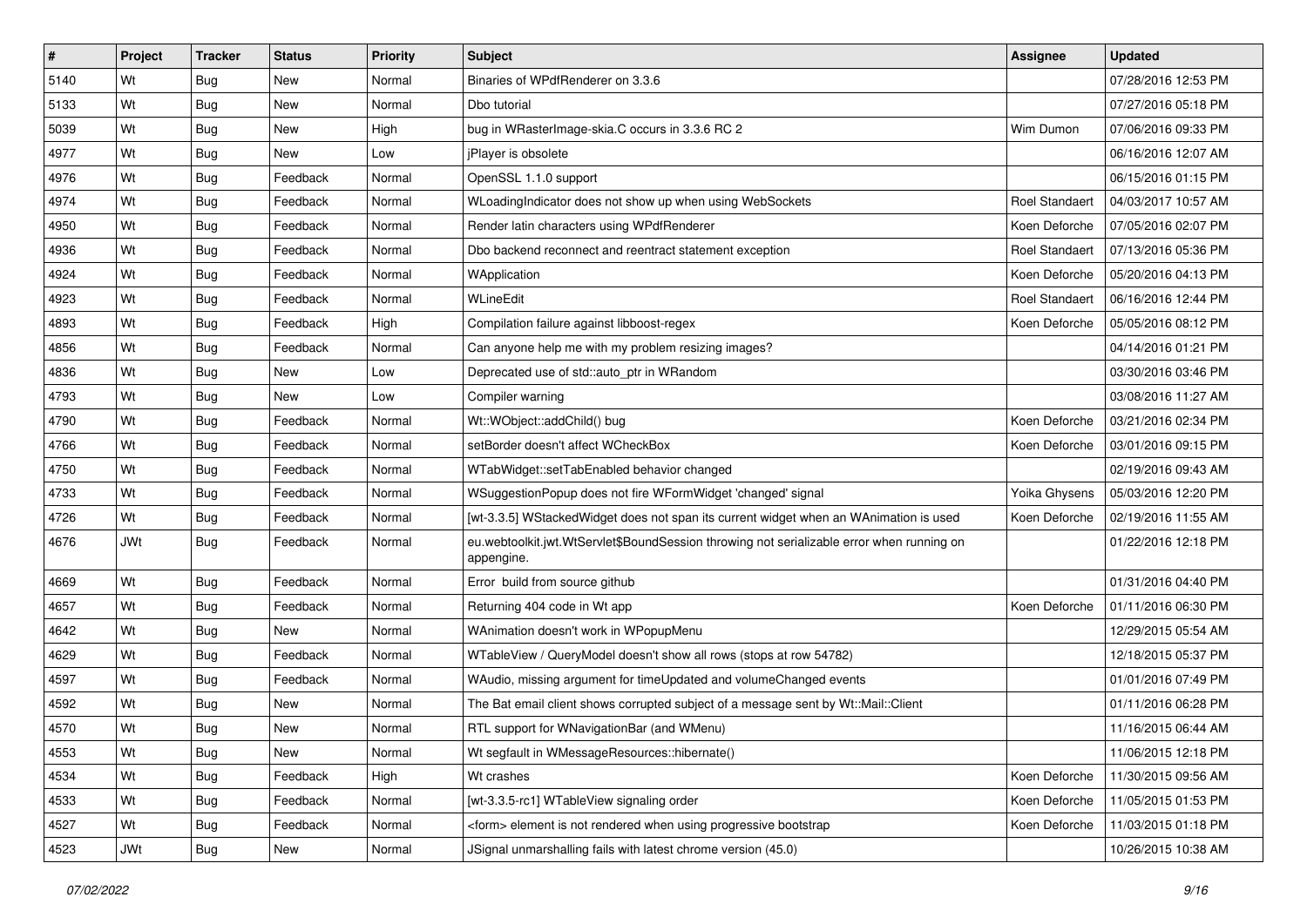| #    | Project    | <b>Tracker</b> | <b>Status</b>     | <b>Priority</b> | Subject                                                                                                        | Assignee              | <b>Updated</b>      |
|------|------------|----------------|-------------------|-----------------|----------------------------------------------------------------------------------------------------------------|-----------------------|---------------------|
| 4516 | Wt         | Bug            | Feedback          | Normal          | WFileUpload not redering on IE & Edge                                                                          | <b>Roel Standaert</b> | 10/29/2015 05:19 PM |
| 4497 | Wt         | Bug            | <b>New</b>        | Normal          | JSlot interference by Wt::Auth ?                                                                               |                       | 10/07/2015 10:00 AM |
| 4492 | Wt         | <b>Bug</b>     | Feedback          | Normal          | WAbstractArea might fire beforeunload event in some versions of Internet Explorer                              | Koen Deforche         | 11/09/2015 08:05 AM |
| 4473 | Wt         | Bug            | Feedback          | Normal          | Wt::Dbo::Session::createTables may fail to create a table if another table already exists                      |                       | 09/28/2015 10:23 AM |
| 4464 | Wt         | Bug            | Feedback          | High            | instability with dedicated-process whttpd server configuration                                                 |                       | 09/09/2015 08:23 PM |
| 4462 | Wt         | Bug            | Feedback          | Normal          | Redirection not working when accessing from another host                                                       | Benoit<br>Daccache    | 11/03/2015 04:37 PM |
| 4447 | Wt         | Bug            | Feedback          | Normal          | Wt does not work on Mobile Phone Emulator at mobiletest.me                                                     | Koen Deforche         | 11/03/2015 04:27 PM |
| 4445 | Wt         | Bug            | Feedback          | Normal          | Wt::Application's require method does not work with Google Adsense                                             | Koen Deforche         | 09/08/2015 10:22 PM |
| 4383 | Wt         | Bug            | Feedback          | Normal          | Hints for compiling Widgetgallery example                                                                      |                       | 09/08/2015 10:05 AM |
| 4362 | JWt        | <b>Bug</b>     | New               | Normal          | JWt POM depends on slf4j-simple                                                                                |                       | 07/29/2015 03:36 PM |
| 4359 | Wt         | Bug            | New               | Normal          | WCartesianChart with axes at ZeroValue positioned incorrectly on interactive horizontal chart                  |                       | 07/29/2015 03:16 AM |
| 4314 | Wt         | Bug            | New               | Normal          | FindWt.cmake doesn't respect the REQUIRED flag, although it already has code to handle it.                     |                       | 07/11/2015 02:16 PM |
| 4313 | Wt         | <b>Bug</b>     | New               | Normal          | cmake build doesn't allow to use standard CMAKE PREFIX PATH                                                    |                       | 07/11/2015 02:14 PM |
| 4307 | Wt         | Bug            | New               | Normal          | WTableView setRowHeaderCount() and event handling                                                              |                       | 07/10/2015 09:37 AM |
| 4297 | Wt         | <b>Bug</b>     | Feedback          | Normal          | WCartesianChart tooltips do not reflect zoom/pan                                                               | Koen Deforche         | 07/29/2015 01:52 AM |
| 4293 | Wt         | Bug            | New               | Normal          | Resize a WText "iframe" widget into a WGridLayout is inaccurate                                                |                       | 07/07/2015 01:32 PM |
| 4172 | Wt         | Bug            | Feedback          | Normal          | Browser save password prompt                                                                                   | Koen Deforche         | 07/02/2015 02:17 PM |
| 4128 | Wt         | Bug            | New               | Normal          | WTabWidget and javascript.void(0)                                                                              |                       | 06/01/2015 10:16 AM |
| 4125 | <b>JWt</b> | Bug            | New               | Normal          | WProgressBar not properly worked with WFileUpload at 3.3.4                                                     | Koen Deforche         | 05/28/2015 12:21 PM |
| 4116 | Wt         | Bug            | Feedback          | Normal          | Reset of WTimer interval on stop and start                                                                     | Benoit<br>Daccache    | 06/02/2015 03:45 PM |
| 4084 | <b>JWt</b> | Bug            | New               | Normal          | Outdated maven dependency declaration on site, no new artifacts available on Maven Central &<br><b>JCenter</b> |                       | 05/12/2015 12:34 AM |
| 4024 | Wt         | Bug            | <b>New</b>        | Low             | Navigation in Widget Gallery not OK?                                                                           |                       | 04/29/2015 09:55 AM |
| 3977 | Wt         | Bug            | Feedback          | Normal          | Problems with closing a dialog after WServer::post                                                             |                       | 04/16/2015 08:33 AM |
| 3972 | JWt        | <b>Bug</b>     | New               | High            | alignment bug in wt/src/js/StdGridLayoutImpl2.js                                                               |                       | 04/09/2015 05:06 PM |
| 3969 | Wt         | <b>Bug</b>     | New               | Normal          | Internal error when browsing Wt site                                                                           |                       | 04/08/2015 10:06 PM |
| 3953 | JWt        | Bug            | New               | High            | you can't use a WSuggestionPopup and an InputMask at the same time.                                            |                       | 04/09/2015 06:14 PM |
| 3952 | JWt        | Bug            | Feedback          | High            | Using a table/td element to implement AlignCenter causes WSpinner to not be down clickable                     |                       | 04/13/2015 08:41 AM |
| 3932 | Wt         | Bug            | New               | Normal          | Attribute position not modifiable for WDialog                                                                  |                       | 03/30/2015 08:27 PM |
| 3930 | Wt         | <b>Bug</b>     | New               | High            | JavaScript in WT                                                                                               |                       | 04/03/2015 03:11 PM |
| 3927 | Wt         | Bug            | <b>InProgress</b> | Normal          | [wt-3.3.4 rc2] WMenuItem not rendered correctly when nesting WMenus                                            | Koen Deforche         | 11/10/2015 04:10 PM |
| 3893 | <b>JWt</b> | Bug            | New               | Normal          | popup submenus aka section headers have internal path enabled by default                                       |                       | 03/14/2015 11:18 PM |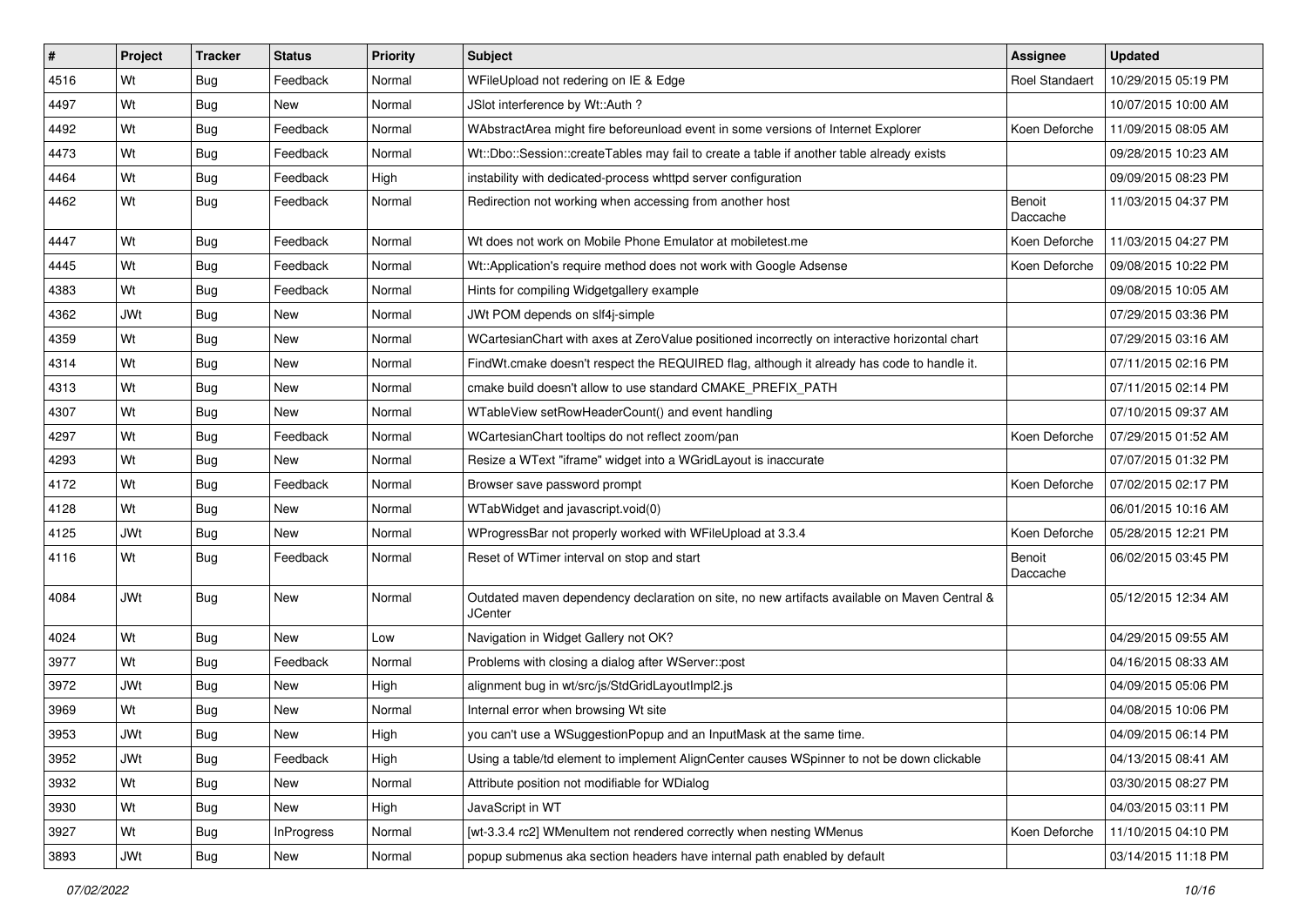| #    | Project    | <b>Tracker</b> | <b>Status</b>     | <b>Priority</b> | Subject                                                                                             | Assignee        | <b>Updated</b>      |
|------|------------|----------------|-------------------|-----------------|-----------------------------------------------------------------------------------------------------|-----------------|---------------------|
| 3892 | <b>JWt</b> | Bug            | <b>InProgress</b> | Normal          | Bug in clicked method of WGoogleMaps?                                                               | Koen Deforche   | 05/06/2015 10:38 PM |
| 3891 | <b>JWt</b> | Bug            | <b>New</b>        | Normal          | How to set cookie value with redirect page                                                          |                 | 03/13/2015 02:17 PM |
| 3884 | Wt         | Bug            | New               | Normal          | server-side PNG and UTF-8                                                                           | Wim Dumon       | 03/09/2015 07:20 PM |
| 3825 | <b>JWt</b> | Bug            | <b>InProgress</b> | Normal          | URL of main menus is malformed                                                                      | Koen Deforche   | 02/26/2015 12:35 PM |
| 3824 | Wt         | Bug            | New               | Normal          | Potential race in WMessageResourceBundle with WServer::setLocalizedStrings                          |                 | 03/06/2015 01:56 PM |
| 3786 | Wt         | Bug            | <b>InProgress</b> | Normal          | Wt: fatal error: error executing prepared statement Lost connection to MySQL server during<br>query | Wim Dumon       | 03/02/2015 01:26 PM |
| 3738 | Wt         | Bug            | New               | Normal          | Wt fails to compile WIOService with Cygwin                                                          | Wim Dumon       | 03/02/2015 11:41 AM |
| 3715 | Wt         | Bug            | New               | Normal          | Your browser does not support WebGL                                                                 |                 | 01/05/2015 03:42 PM |
| 3714 | Wt         | Bug            | New               | Normal          | Click on checkbox is only emitted when clicking on the text                                         | Koen Deforche   | 12/29/2014 03:57 PM |
| 3698 | Wt         | Bug            | Feedback          | Normal          | Stacking with category chart - anomalies                                                            | Koen Deforche   | 02/17/2015 12:04 AM |
| 3668 | Wt         | Bug            | New               | Normal          | Compilation with -DWT_HAVE_GNU_REGEX needs some patches                                             | Koen Deforche   | 02/16/2015 01:45 PM |
| 3649 | <b>JWt</b> | Bug            | Resolved          | Normal          | Boostrap causes wrong height calculation of a WLineEdit widget inside a collapsible WPanel          | Koen Deforche   | 11/07/2014 04:09 PM |
| 3648 | <b>JWt</b> | Bug            | Resolved          | Low             | WEnvironment.getLibraryVersion() is stuck at 3.3.2                                                  | Koen Deforche   | 11/07/2014 02:48 PM |
| 3647 | Wt         | Bug            | New               | Normal          | refresh after setLocale is partial.                                                                 |                 | 11/05/2014 03:14 PM |
| 3641 | Wt         | Bug            | Feedback          | Normal          | Real text treated as placeholder text in WFormWidget when text is modified programatically.         | Koen Deforche   | 02/16/2015 05:47 PM |
| 3632 | <b>JWt</b> | Bug            | New               | Normal          | WApplication.require() does not enforce unique loading of js libraries                              |                 | 10/25/2014 03:06 PM |
| 3583 | Wt         | Bug            | Feedback          | Low             | Wt::WregExp is undocumented                                                                         | Koen Deforche   | 10/14/2014 02:57 PM |
| 3572 | Wt         | Bug            | Feedback          | Normal          | wt_3.3.3 failed to compile Ddo::mysqlend for supporting the newest version of MySQL                 | Wim Dumon       | 10/06/2014 12:16 PM |
| 3559 | <b>JWt</b> | Bug            | Resolved          | Normal          | WPanel +WAnimation + Firefox problem                                                                | Koen Deforche   | 09/25/2014 01:37 AM |
| 3556 | Wt         | <b>Bug</b>     | InProgress        | Normal          | incorrect link library for libhpdfd.dll in Wt-3.3.3-msvs2010-Windows-x86-SDK                        | Wim Dumon       | 09/09/2014 09:12 PM |
| 3552 | Wt         | Bug            | Feedback          | Normal          | Can't get the input of a WTextArea when the user copy and paste a very long text into it            | Wim Dumon       | 10/15/2014 01:52 PM |
| 3547 | Wt         | Bug            | New               | Normal          | Double Clicking the Navbar Toggle Button Causes Menu Toggle to Fail                                 | Wim Dumon       | 08/26/2014 09:44 PM |
| 3440 | Wt         | <b>Bug</b>     | Feedback          | Normal          | wtwithgt crash and deadlock fix                                                                     | Koen Deforche   | 10/17/2014 11:43 AM |
| 3432 | Wt         | Bug            | Feedback          | Normal          | wtwithqt + server push = dead lock                                                                  | Koen Deforche   | 10/17/2014 11:42 AM |
| 3426 | Wt         | Bug            | New               | Low             | Minor compilation problem without libPNG                                                            |                 | 07/04/2014 05:26 PM |
| 3415 | Wt         | Bug            | Feedback          | Normal          | Problem with WMediaPlayer and custom jQuery                                                         |                 | 07/18/2014 11:17 AM |
| 3390 | Wt         | Bug            | Feedback          | Normal          | libharu not found (mingw, cmake)                                                                    |                 | 06/30/2014 07:44 PM |
| 3389 | Wt         | <b>Bug</b>     | Feedback          | Normal          | cannot install (mingw)                                                                              |                 | 07/04/2014 05:12 PM |
| 3377 | Wt         | <b>Bug</b>     | Feedback          | Normal          | Reading Wt::Dbo::ptr concurrently                                                                   |                 | 06/26/2014 03:45 PM |
| 3294 | Wt         | Bug            | Feedback          | Normal          | WTableView::createExtraHeaderWidget() and WTableView::setHeaderHeight() interaction woes            | Koen Deforche   | 10/16/2014 01:55 AM |
| 3287 | Wt         | <b>Bug</b>     | Feedback          | Normal          | WebKit WPaintedWidget WAbstractArea problem                                                         | Koen Deforche   | 11/11/2014 12:55 PM |
| 3266 | Wt         | <b>Bug</b>     | Feedback          | Normal          | can not set new layout                                                                              | Michael Vilsker | 06/25/2014 02:44 PM |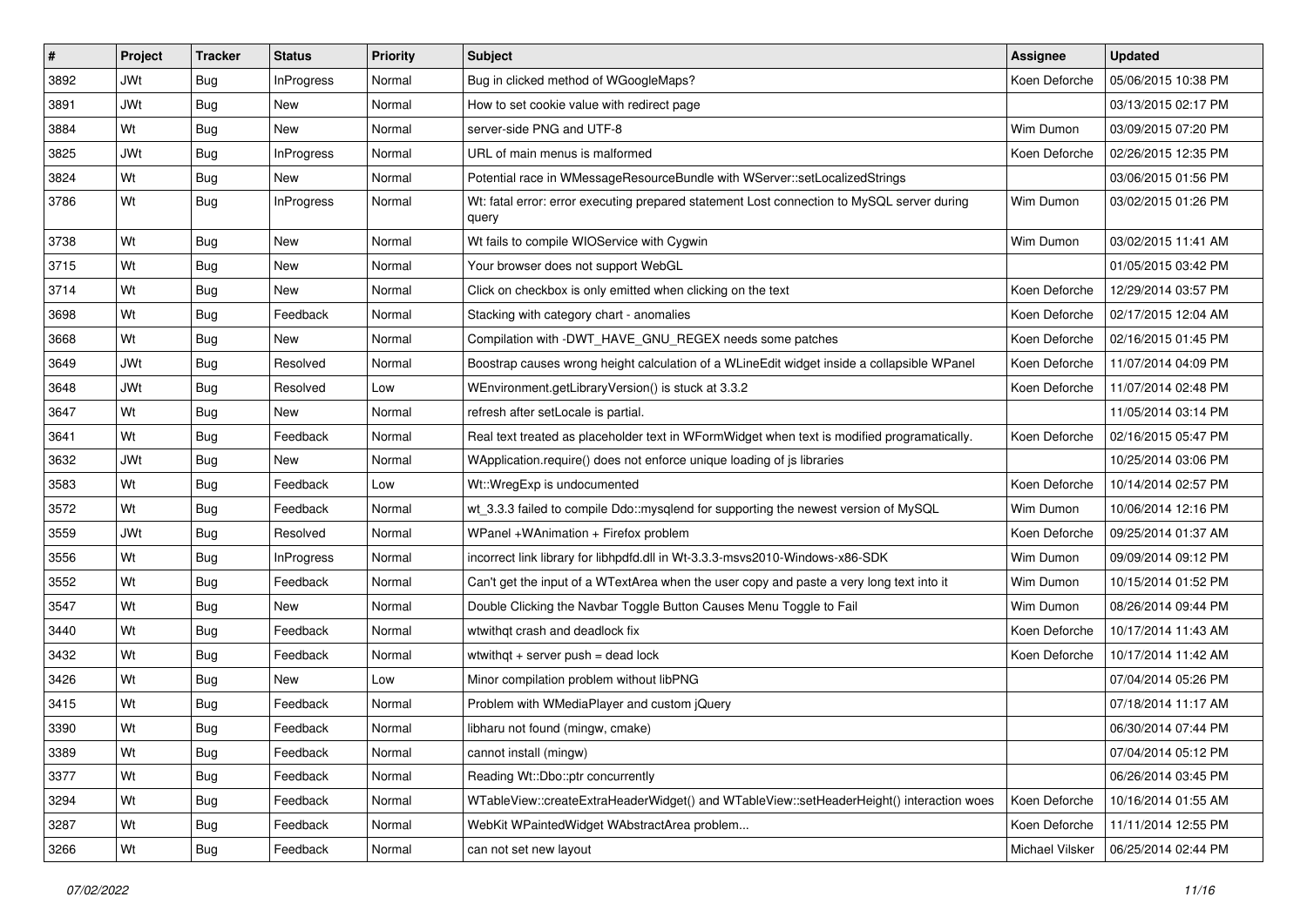| #    | Project    | <b>Tracker</b> | <b>Status</b>     | <b>Priority</b> | <b>Subject</b>                                                                    | <b>Assignee</b> | <b>Updated</b>      |
|------|------------|----------------|-------------------|-----------------|-----------------------------------------------------------------------------------|-----------------|---------------------|
| 3265 | Wt         | <b>Bug</b>     | New               | Normal          | Incorrect deployPath detection when url contains cyrillic symbols under nginx     |                 | 06/05/2014 03:37 PM |
| 3253 | Wt         | <b>Bug</b>     | <b>New</b>        | Normal          | Problem with setting WDialog initial position                                     |                 | 06/03/2014 02:42 PM |
| 3249 | Wt         | <b>Bug</b>     | New               | Normal          | Ctrl+Click on Mac trackpad not interpreted as Right Click                         |                 | 06/02/2014 09:51 PM |
| 3244 | Wt         | <b>Bug</b>     | New               | Normal          | Add example using Twitter Bootstrap 3 grid layout                                 | Korneel Dumon   | 06/04/2014 07:53 PM |
| 3214 | Wt         | <b>Bug</b>     | <b>InProgress</b> | High            | Wt's http server endless loop of GET requests                                     | Wim Dumon       | 06/19/2014 03:59 PM |
| 3212 | Wt         | <b>Bug</b>     | Feedback          | Low             | setAppRoot(): too late                                                            | Wim Dumon       | 06/19/2014 02:35 PM |
| 3198 | Wt         | Bug            | Feedback          | Normal          | WSortFilterProxyModel does not filter                                             | Koen Deforche   | 06/02/2014 12:23 PM |
| 3196 | <b>JWt</b> | <b>Bug</b>     | New               | Normal          | WDialog::rejectWhenEscapePressed is working if called after WDialog::show.        |                 | 05/23/2014 07:25 PM |
| 3168 | Wt         | <b>Bug</b>     | Feedback          | Normal          | server push timeout                                                               | Koen Deforche   | 06/11/2014 04:22 PM |
| 3096 | Wt         | Bug            | Feedback          | Normal          | WPanel title bar css issue                                                        | Koen Deforche   | 05/27/2014 04:29 PM |
| 3035 | Wt         | <b>Bug</b>     | New               | Low             | WTestEnvironment not included in Ubuntu package?                                  |                 | 05/01/2014 12:56 PM |
| 3027 | Wt         | <b>Bug</b>     | Feedback          | Normal          | Problems with scrolling and row selecting in WTableView                           | Koen Deforche   | 05/13/2014 05:27 PM |
| 2916 | Wt         | Bug            | Feedback          | Normal          | SSL Certificate vs SSL Issuer Chain input file                                    | Koen Deforche   | 04/12/2014 07:14 PM |
| 2904 | Wt         | Bug            | Feedback          | Normal          | defalut Axis label format                                                         | Koen Deforche   | 05/27/2014 04:29 PM |
| 2901 | Wt         | <b>Bug</b>     | Feedback          | Normal          | Application sessions are not always terminated cleanly                            | Wim Dumon       | 05/27/2014 04:29 PM |
| 2900 | Wt         | Bug            | Feedback          | Normal          | Wt::WApplication::setConfirmCloseMessage()                                        | Koen Deforche   | 05/27/2014 04:29 PM |
| 2899 | Wt         | <b>Bug</b>     | Feedback          | Low             | Wrong local message resource file                                                 |                 | 04/06/2014 09:06 AM |
| 2896 | Wt         | <b>Bug</b>     | New               | Normal          | Delete the pointer for WFileResource after download finish                        | Wim Dumon       | 05/27/2014 04:29 PM |
| 2886 | Wt         | <b>Bug</b>     | New               | Normal          | WFileUpload progress bar doesn't work in FastCGI app                              |                 | 04/02/2014 04:21 PM |
| 2861 | Wt         | Bug            | Feedback          | Normal          | Mysql And MariaDB Query And Tuple                                                 | Michael Vilsker | 05/27/2014 04:29 PM |
| 2848 | Wt         | <b>Bug</b>     | New               | Normal          | How to build the examples of WT installed through package manager in Ubuntu 13.10 |                 | 03/24/2014 12:38 PM |
| 2829 | Wt         | <b>Bug</b>     | Feedback          | Normal          | Possible bug in Wt::WDateTime                                                     |                 | 06/21/2020 05:07 PM |
| 2806 | Wt         | Bug            | Feedback          | Normal          | wt-3.3.2: Calling WTableView::sortByColumn(-1,AscendingOrder) creates core dump   |                 | 03/12/2014 06:54 PM |
| 2804 | Wt         | <b>Bug</b>     | New               | Normal          | Consistently ignore default Locale, and format using WLocale                      |                 | 04/01/2014 04:14 PM |
| 2801 | Wt         | <b>Bug</b>     | Feedback          | Normal          | Hide with setHidden and a Animation don't work                                    | Koen Deforche   | 03/26/2015 09:56 AM |
| 2775 | Wt         | Bug            | Feedback          | Normal          | Problem with Session execute using Postgres                                       |                 | 03/07/2014 03:15 PM |
| 2774 | <b>JWt</b> | Bug            | New               | Normal          | Fields undergo validation even when they are disabled                             | Anonymous       | 03/07/2014 10:07 AM |
| 2763 | Wt         | Bug            | New               | Normal          | Slow Perfomance on InternetExplorer8 caused by getCssRule                         |                 | 03/06/2014 06:12 PM |
| 2757 | Wt         | <b>Bug</b>     | New               | Normal          | XML config resourcesURL "/myres" does not include port (FastCGI)                  |                 | 03/05/2014 03:41 PM |
| 2746 | Wt         | <b>Bug</b>     | New               | Normal          | WTagCloud                                                                         | Wim Dumon       | 03/10/2014 06:49 PM |
| 2742 | Wt         | <b>Bug</b>     | New               | Low             | Minor issues with Plain (no-JS) WTableView                                        |                 | 02/28/2014 05:15 PM |
| 2677 | Wt         | <b>Bug</b>     | New               | Normal          | Handgman: handle concurrent modification exception                                |                 | 02/14/2014 05:11 PM |
| 2652 | Wt         | <b>Bug</b>     | New               | Normal          | wrong layout for initially disabled radio-buttons                                 | Koen Deforche   | 02/10/2014 11:54 AM |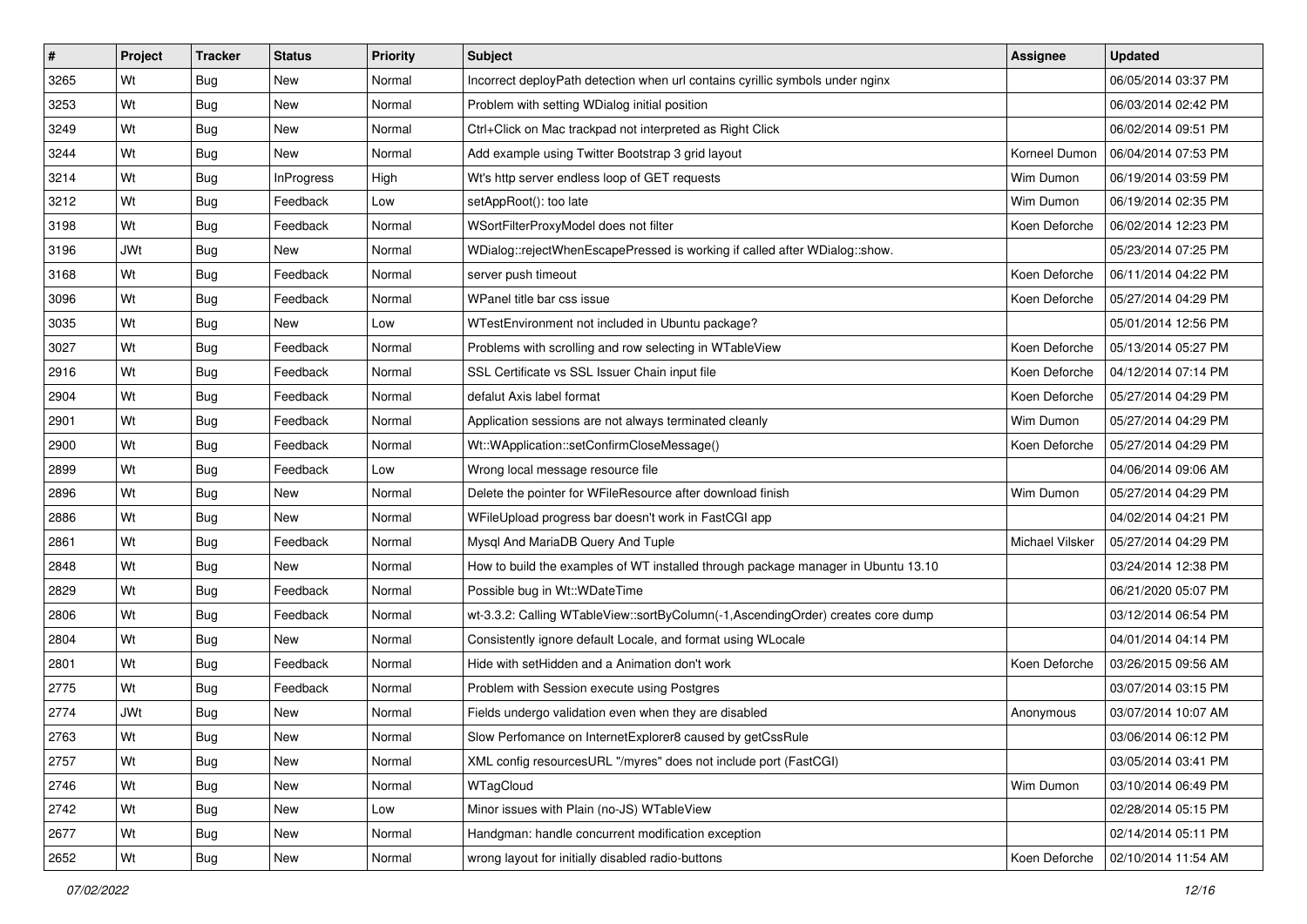| #    | Project    | <b>Tracker</b> | <b>Status</b>     | <b>Priority</b> | Subject                                                                                                                   | Assignee      | <b>Updated</b>      |
|------|------------|----------------|-------------------|-----------------|---------------------------------------------------------------------------------------------------------------------------|---------------|---------------------|
| 2633 | Wt         | <b>Bug</b>     | New               | Normal          | Invalid background images urls when the '--deploy-path' param is used                                                     |               | 02/05/2014 05:05 PM |
| 2627 | Wt         | Bug            | Feedback          | Normal          | MySQL UTF8 problem                                                                                                        | Wim Dumon     | 02/05/2014 06:01 PM |
| 2606 | Wt         | Bug            | Feedback          | Normal          | DashLine is not working when used as a style of WPen:                                                                     | Wim Dumon     | 02/05/2014 06:02 PM |
| 2604 | Wt         | Bug            | Feedback          | Normal          | WTableview error in IE 9                                                                                                  | Koen Deforche | 03/12/2014 06:11 PM |
| 2584 | <b>JWt</b> | Bug            | New               | Normal          | WTableView does not show header tooltip                                                                                   | Koen Deforche | 02/09/2014 09:37 PM |
| 2582 | Wt         | Bug            | Feedback          | Normal          | Internal path link do not work                                                                                            | Koen Deforche | 02/06/2014 06:26 PM |
| 2571 | Wt         | <b>Bug</b>     | Feedback          | Normal          | AuthWidget::letUpdatePassword dialog grows and grows?                                                                     | Koen Deforche | 03/12/2014 06:12 PM |
| 2570 | Wt         | Bug            | New               | Normal          | Wt::Dbo please add default values                                                                                         |               | 01/17/2014 03:27 PM |
| 2535 | Wt         | Bug            | Feedback          | Normal          | Reloading ptr <c> in a std::map database</c>                                                                              | Koen Deforche | 05/28/2014 09:16 PM |
| 2524 | <b>JWt</b> | Bug            | Feedback          | Normal          | slow open on firefox and ie                                                                                               | Koen Deforche | 12/27/2013 12:31 PM |
| 2515 | Wt         | <b>Bug</b>     | New               | Low             | xhtml validation for WTemplate.                                                                                           |               | 06/06/2014 05:29 PM |
| 2506 | Wt         | Bug            | <b>InProgress</b> | Low             | "columns are not aligned under the titles" issue using WTableView with scrollbars inside layout in   Koen Deforche<br>IE. |               | 02/20/2014 01:53 PM |
| 2393 | Wt         | Bug            | New               | Normal          | Free function miss #include file directive documentation                                                                  |               | 11/05/2013 11:48 AM |
| 2355 | Wt         | Bug            | <b>New</b>        | Normal          | problem in update button                                                                                                  |               | 10/23/2013 07:52 PM |
| 2352 | Wt         | <b>Bug</b>     | <b>New</b>        | Normal          | WTableView, WTreeView large model support                                                                                 |               | 10/22/2013 09:26 AM |
| 2321 | Wt         | Bug            | <b>New</b>        | Normal          | removing WStackedWidget and re-adding it later goes wrong                                                                 |               | 10/16/2013 05:51 PM |
| 2319 | <b>JWt</b> | Bug            | Feedback          | Normal          | progressive bootstrap error: unusable application state following enableAjax ()                                           | Koen Deforche | 10/21/2013 06:15 PM |
| 2252 | Wt         | <b>Bug</b>     | <b>New</b>        | Normal          | WTreeView drag operation not working with boostrap theme                                                                  |               | 10/01/2013 10:49 AM |
| 2235 | Wt         | <b>Bug</b>     | <b>New</b>        | Normal          | Minify and Compress css                                                                                                   |               | 09/18/2013 07:45 PM |
| 2218 | Wt         | Bug            | Feedback          | Normal          | Auth Module: Lost Password Expired Token Message: III Formed                                                              | Koen Deforche | 03/12/2014 06:14 PM |
| 2217 | Wt         | <b>Bug</b>     | Feedback          | Normal          | Auth Module: Lost Password / Update Password Screen III Formed                                                            | Koen Deforche | 03/12/2014 06:14 PM |
| 2211 | Wt         | <b>Bug</b>     | <b>New</b>        | Normal          | FindWt.cmake does not work                                                                                                |               | 10/24/2013 01:18 PM |
| 2203 | Wt         | <b>Bug</b>     | Feedback          | Normal          | cmath round problem                                                                                                       | Wim Dumon     | 09/16/2013 10:30 PM |
| 2172 | Wt         | <b>Bug</b>     | <b>New</b>        | Normal          | How to use imeter                                                                                                         |               | 09/03/2013 10:46 PM |
| 2171 | Wt         | Bug            | <b>New</b>        | Normal          | Can't resize WDialog in iPad (chrome or safari)                                                                           |               | 09/03/2013 07:03 PM |
| 2161 | Wt         | <b>Bug</b>     | New               | Normal          | WLineEdit::setFocus fails in HEAD with bootstrap theme                                                                    |               | 09/06/2013 02:55 PM |
| 2159 | Wt         | Bug            | New               | Normal          | WPushButton with icon but empty label has icon off-centre                                                                 |               | 08/27/2013 12:05 PM |
| 2131 | Wt         | Bug            | New               | Normal          | How to kill a session                                                                                                     |               | 08/27/2013 01:43 PM |
| 2125 | Wt         | Bug            | Feedback          | Normal          | Wt internal error using WDatePicker (and others)                                                                          |               | 09/10/2013 03:32 AM |
| 2123 | Wt         | <b>Bug</b>     | New               | Normal          | WButtonGroup::checkedChanged() is emitted 2 time for the checked / unchecked radio buttons.                               |               | 08/20/2013 12:19 PM |
| 2103 | Wt         | <b>Bug</b>     | Feedback          | Normal          | Trouble Setting up mod_fcgi                                                                                               |               | 08/13/2013 12:07 PM |
| 2100 | <b>JWt</b> | <b>Bug</b>     | New               | Normal          | Right-click on 3D chart causes unwanted interaction                                                                       |               | 10/14/2013 09:30 PM |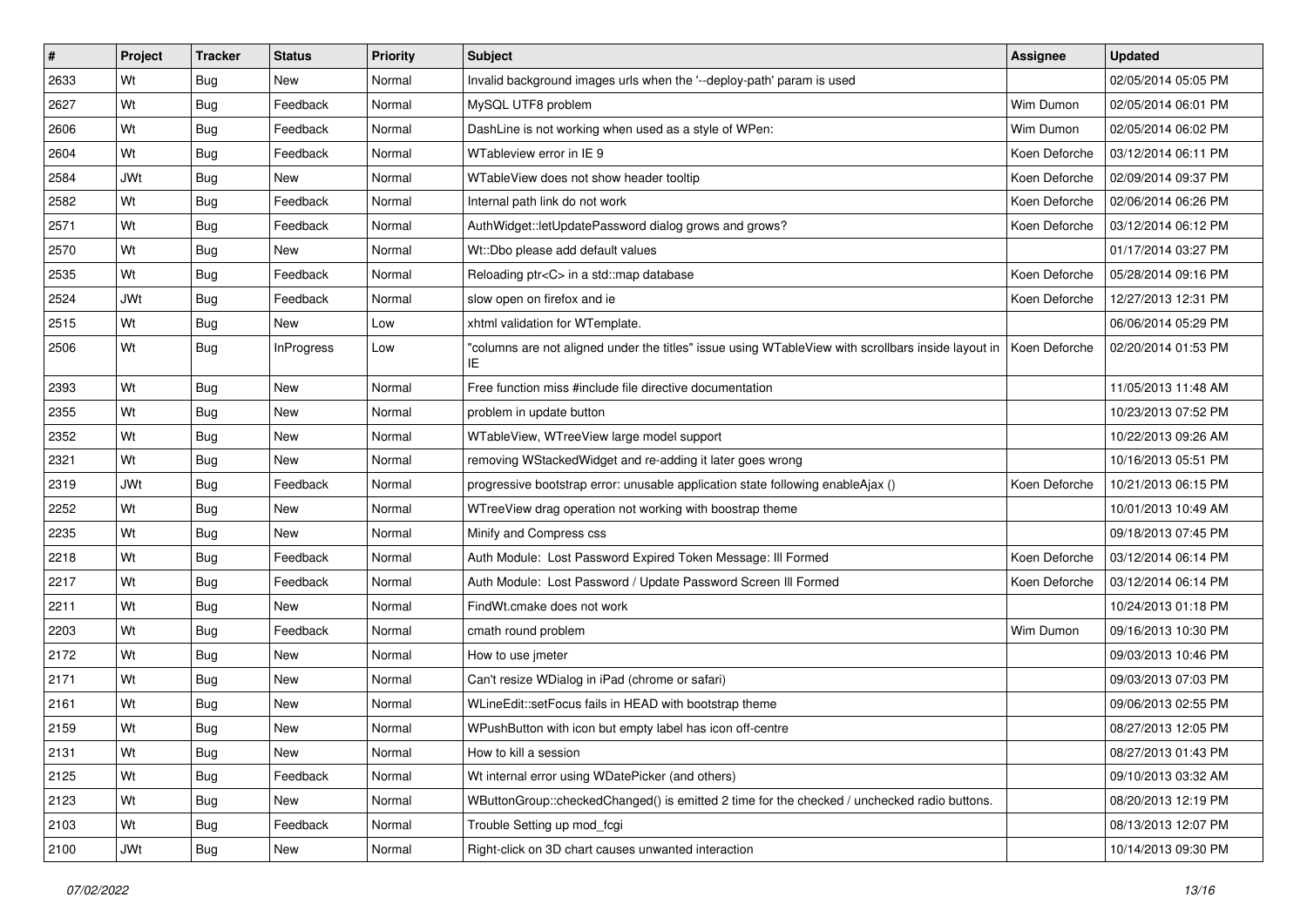| #    | Project    | <b>Tracker</b> | <b>Status</b> | <b>Priority</b> | Subject                                                                           | <b>Assignee</b> | <b>Updated</b>      |
|------|------------|----------------|---------------|-----------------|-----------------------------------------------------------------------------------|-----------------|---------------------|
| 2093 | Wt         | <b>Bug</b>     | Feedback      | Low             | Wt::Mail can't resole localhost                                                   |                 | 08/12/2013 03:43 PM |
| 2092 | Wt         | Bug            | New           | Normal          | WWidget::toggleStyleClass() should manage its state                               |                 | 08/07/2013 02:14 PM |
| 2088 | <b>JWt</b> | Bug            | Feedback      | High            | Legend not visible for scatter and surface plots                                  | Korneel Dumon   | 10/14/2013 09:30 PM |
| 2086 | <b>JWt</b> | Bug            | Resolved      | High            | No API to ignore values in bar chart series                                       | Korneel Dumon   | 06/04/2014 04:53 PM |
| 2082 | Wt         | Bug            | New           | Normal          | Long response can cause exhausting the thread pool                                |                 | 08/02/2013 11:12 AM |
| 2044 | <b>JWt</b> | Bug            | Resolved      | High            | No API to set angles and zoom levels for 3D charts                                | Korneel Dumon   | 06/04/2014 04:51 PM |
| 2025 | <b>JWt</b> | Bug            | New           | High            | Dependency with VecMath 1.5.2 is missing                                          | Koen Deforche   | 10/14/2013 09:34 PM |
| 2021 | Wt         | Bug            | New           | Normal          | WTableView cannot be disabled                                                     |                 | 07/08/2013 03:28 PM |
| 1985 | Wt         | Bug            | Feedback      | Normal          | WPanel expand/collapse broken with Bootstrap responsive features                  | Koen Deforche   | 06/24/2013 12:45 PM |
| 1980 | Wt         | Bug            | New           | Normal          | WAbstractMedia::setAlternativeContent not used on iPad                            |                 | 06/13/2013 02:26 PM |
| 1975 | Wt         | Bug            | New           | Normal          | WBoxLayout::setResizable using BottomToTop or RightToLeft direction               |                 | 06/11/2013 01:18 PM |
| 1946 | Wt         | Bug            | New           | Low             | (GIT) SQL parser uses enormous amounts of memory while compiling                  |                 | 05/31/2013 12:17 PM |
| 1915 | Wt         | Bug            | New           | Low             | (GIT) CSS Parser consumes enormous amounts of memory while compiling              |                 | 05/30/2013 07:21 AM |
| 1890 | <b>JWt</b> | Bug            | Feedback      | Normal          | Regression of animated WDialog                                                    | Koen Deforche   | 10/16/2013 06:04 PM |
| 1884 | Wt         | Bug            | InProgress    | High            | WServer post and stop - does not push the GUI updates to the client               | Koen Deforche   | 03/09/2015 11:28 PM |
| 1866 | Wt         | Bug            | New           | Low             | Incorrect styling of bootstrap-themed tabs without javascript                     | Koen Deforche   | 09/10/2013 11:09 AM |
| 1863 | Wt         | <b>Bug</b>     | Feedback      | Normal          | WObject::swapChildren(WObject *A, WObject *B)                                     |                 | 06/05/2013 09:00 AM |
| 1817 | Wt         | Bug            | New           | Low             | popupmenu does not trigger topleft                                                |                 | 04/05/2013 07:25 PM |
| 1814 | Wt         | <b>Bug</b>     | New           | Normal          | Freeze on database server restart                                                 |                 | 04/05/2013 06:21 AM |
| 1798 | Wt         | Bug            | New           | Normal          | WSuggestionPopup doesn't work on mobile browsers                                  |                 | 03/31/2013 01:02 PM |
| 1797 | Wt         | Bug            | New           | Normal          | clang warnings in Wt headers                                                      |                 | 03/29/2013 02:32 AM |
| 1719 | Wt         | Bug            | Feedback      | Normal          | troubles with WTableView                                                          |                 | 03/02/2013 09:43 PM |
| 1710 | Wt         | Bug            | Feedback      | Low             | askRender crashing                                                                |                 | 02/20/2013 10:33 AM |
| 1624 | Wt         | <b>Bug</b>     | Feedback      | Normal          | Allowed usernames in Auth::RegistrationModel too generous, should be customizable |                 | 12/31/2012 09:07 AM |
| 1601 | Wt         | Bug            | New           | Normal          | Wt Ui Creation                                                                    | Koen Deforche   | 02/11/2013 07:07 AM |
| 1581 | Wt         | Bug            | Feedback      | Normal          | WResource::handleRequest: pure virtual method called                              |                 | 01/08/2013 01:44 PM |
| 1522 | Wt         | Bug            | Feedback      | Normal          | (Wt 3.2.2] [Postgresgl] statement not recycled after exception while .remove()    | Koen Deforche   | 12/15/2012 10:09 PM |
| 1520 | Wt         | Bug            | Feedback      | Normal          | Widgets misaligned in WTreeTable                                                  |                 | 11/20/2012 08:34 AM |
| 1509 | Wt         | Bug            | Feedback      | Normal          | possible segfault in Wt                                                           |                 | 11/20/2012 08:31 AM |
| 1508 | Wt         | <b>Bug</b>     | New           | Low             | mistake in description of WApplication::messageResourceBundle                     |                 | 08/30/2013 04:37 PM |
| 1502 | Wt         | Bug            | Feedback      | Normal          | Unable to use HTML entity in WComboBox                                            |                 | 10/31/2012 08:13 AM |
| 1500 | Wt         | <b>Bug</b>     | New           | Normal          | provide way to make WTreeTable's items' content selectable                        |                 | 10/28/2012 03:01 PM |
| 1484 | Wt         | <b>Bug</b>     | New           | Normal          | WEnvironment.clientAddress() is not updated when client address is changed        |                 | 10/18/2012 07:55 AM |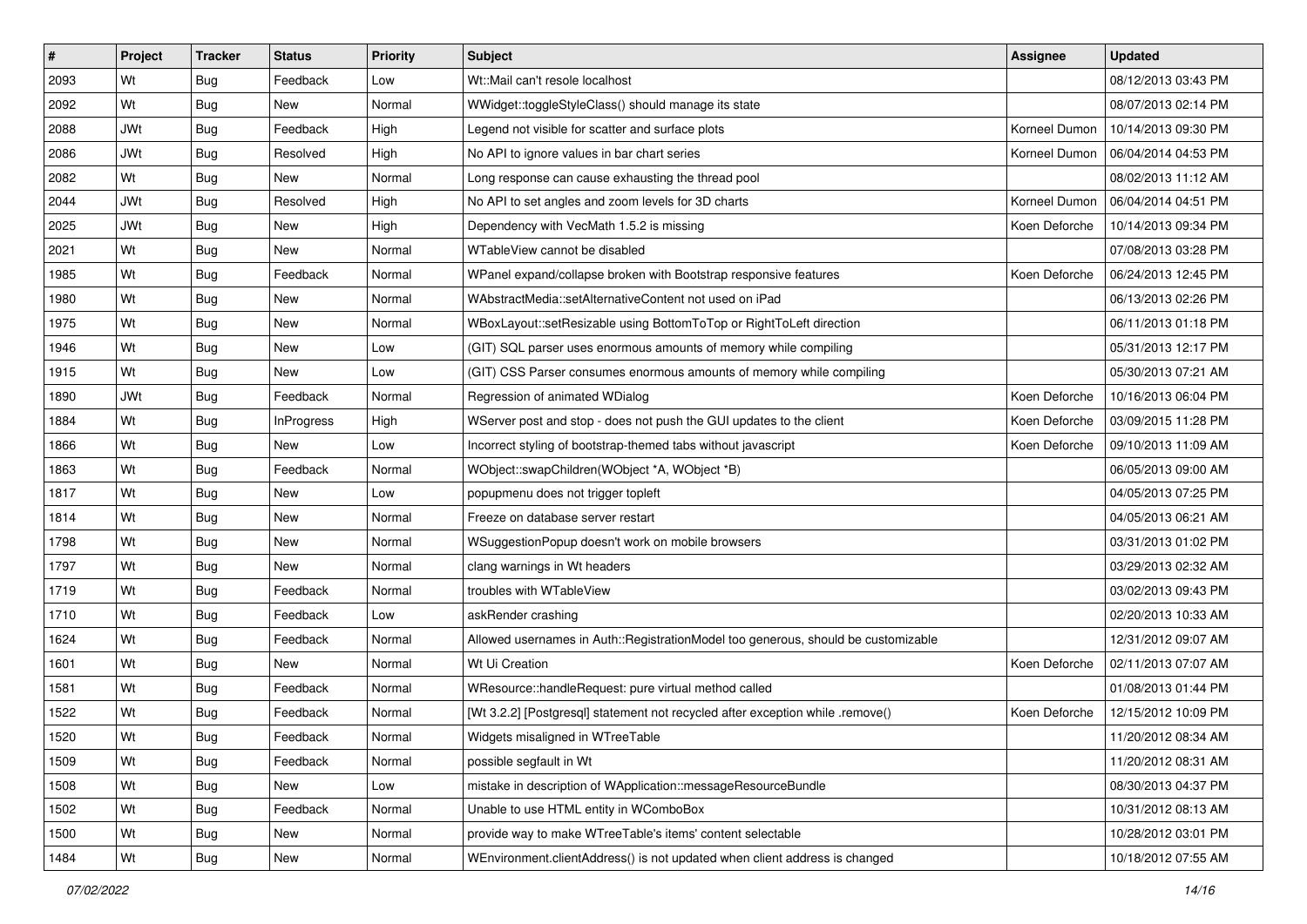| #    | Project    | <b>Tracker</b> | <b>Status</b>     | <b>Priority</b> | Subject                                                                                 | Assignee      | <b>Updated</b>      |
|------|------------|----------------|-------------------|-----------------|-----------------------------------------------------------------------------------------|---------------|---------------------|
| 1479 | Wt         | Bug            | InProgress        | Normal          | [Wt::Dbo] [PostgresSQL] ptr.modify() : clear on collection                              | Koen Deforche | 03/09/2015 11:47 AM |
| 1469 | JWt        | Bug            | <b>InProgress</b> | Normal          | License issue                                                                           | Wim Dumon     | 09/22/2013 11:04 AM |
| 1449 | Wt         | Bug            | Feedback          | Normal          | Invalid read of size 8                                                                  | Koen Deforche | 11/02/2012 07:47 PM |
| 1448 | Wt         | <b>Bug</b>     | New               | Normal          | Stale server-* files in /var/run/wt                                                     |               | 10/03/2012 05:58 PM |
| 1446 | Wt         | Bug            | <b>InProgress</b> | Low             | setBodyClass seems not to work on iPhone's Safari                                       | Koen Deforche | 10/02/2012 09:39 AM |
| 1440 | Wt         | <b>Bug</b>     | New               | Normal          | SHARED LIBS overridden                                                                  |               | 09/19/2012 05:56 PM |
| 1433 | Wt         | Bug            | Feedback          | Normal          | Dbo: crash when sort QueryModel for query, including orderBy with bound values          |               | 01/10/2013 09:46 AM |
| 1397 | Wt         | Bug            | New               | Normal          | WTemplate causes JavaScript errors                                                      |               | 11/01/2012 02:06 PM |
| 1396 | Wt         | Bug            | Feedback          | Normal          | configure bug in winst PKG_CHECK_MODULES(libpng                                         | Koen Deforche | 02/23/2014 01:56 PM |
| 1395 | Wt         | Bug            | New               | Normal          | Problem with modal dialogs                                                              |               | 09/05/2012 10:49 AM |
| 1376 | <b>JWt</b> | Bug            | InProgress        | Normal          | Documentation bug: boost::any() in WAbstractItemModel                                   | Koen Deforche | 10/23/2012 09:09 AM |
| 1375 | Wt         | Bug            | New               | Normal          | main page: chat can not be opened, if language was changed                              |               | 07/27/2012 07:52 PM |
| 1357 | Wt         | Bug            | New               | Normal          | Fix compilation warning (enum not handled in switch)                                    |               | 07/13/2012 03:09 AM |
| 1347 | Wt         | Bug            | InProgress        | Normal          | Pasting a control character into a WLineEdit causes lockup                              | Koen Deforche | 02/24/2014 05:47 PM |
| 1333 | Wt         | Bug            | Feedback          | Normal          | Inheritance Issue - Decoration Style                                                    |               | 02/05/2013 10:25 AM |
| 1324 | Wt         | Bug            | Feedback          | Normal          | Positioning Issue - Wt::WDialog::positionAt()                                           | Koen Deforche | 11/01/2012 01:58 PM |
| 1308 | Wt         | Bug            | New               | Low             | Compilation with Wt::Ext headers is broken using WT_NO_SLOT_MACROS                      |               | 05/28/2012 09:22 PM |
| 1301 | Wt         | Bug            | New               | Normal          | Few positioning WCartesianChart bugs                                                    |               | 05/24/2012 08:02 PM |
| 1250 | <b>JWt</b> | <b>Bug</b>     | <b>InProgress</b> | Normal          | strange behaviour with drag and drop + changing widget parent                           | Koen Deforche | 07/06/2012 12:37 PM |
| 1244 | Wt         | Bug            | New               | Normal          | FindWt.cmake is installed to the wrong location by the default install target           |               | 04/19/2012 09:35 PM |
| 1236 | Wt         | Bug            | New               | Normal          | WPainter.setWindow() causes WPainterPath to work incorrect for WPaintedWidget::PngImage |               | 04/01/2013 03:54 PM |
| 1234 | Wt         | Bug            | New               | Low             | paintbrush example: problem with cursor in chrome                                       |               | 04/12/2012 05:14 PM |
| 1226 | <b>JWt</b> | Bug            | Feedback          | Normal          | Some X-axis opions are ignored for category charts                                      | Koen Deforche | 04/11/2012 10:46 PM |
| 1222 | Wt         | <b>Bug</b>     | New               | Normal          | widget gallery: missing image in Ext::ComboBox example                                  |               | 07/07/2012 01:10 PM |
| 1185 | Wt         | Bug            | New               | Normal          | WTableView, WTreeView::setId() does not work                                            |               | 11/01/2012 01:49 PM |
| 1174 | Wt         | <b>Bug</b>     | New               | Normal          | problem with WSound loop on android and iOS                                             |               | 02/28/2012 01:17 PM |
| 1144 | Wt         | Bug            | New               | Normal          | Wt::WTableView: spacer wont hide if wor height > 40                                     |               | 01/23/2012 11:09 PM |
| 1109 | Wt         | Bug            | New               | Normal          | horizontal slider too short in grid layout if stretch factor set                        |               | 12/22/2011 10:12 AM |
| 1065 | JWt        | Bug            | Feedback          | Normal          | WMessageBox.show problem in JWt SimpleChat example                                      | Pieter Libin  | 11/23/2011 08:56 PM |
| 1051 | Wt         | <b>Bug</b>     | New               | Low             | inconsistency                                                                           |               | 11/07/2011 10:22 AM |
| 1047 | JWt        | <b>Bug</b>     | InProgress        | Low             | WTextEdit. NullPointerException in 2nd rendering phase                                  | Pieter Libin  | 11/23/2011 01:18 PM |
| 937  | Wt         | <b>Bug</b>     | New               | Normal          | missing content in WTreeTable                                                           |               | 08/05/2011 02:53 PM |
| 848  | Wt         | <b>Bug</b>     | New               | Normal          | Very large collections and WTableView - no rows displayed                               |               | 06/06/2011 11:24 AM |